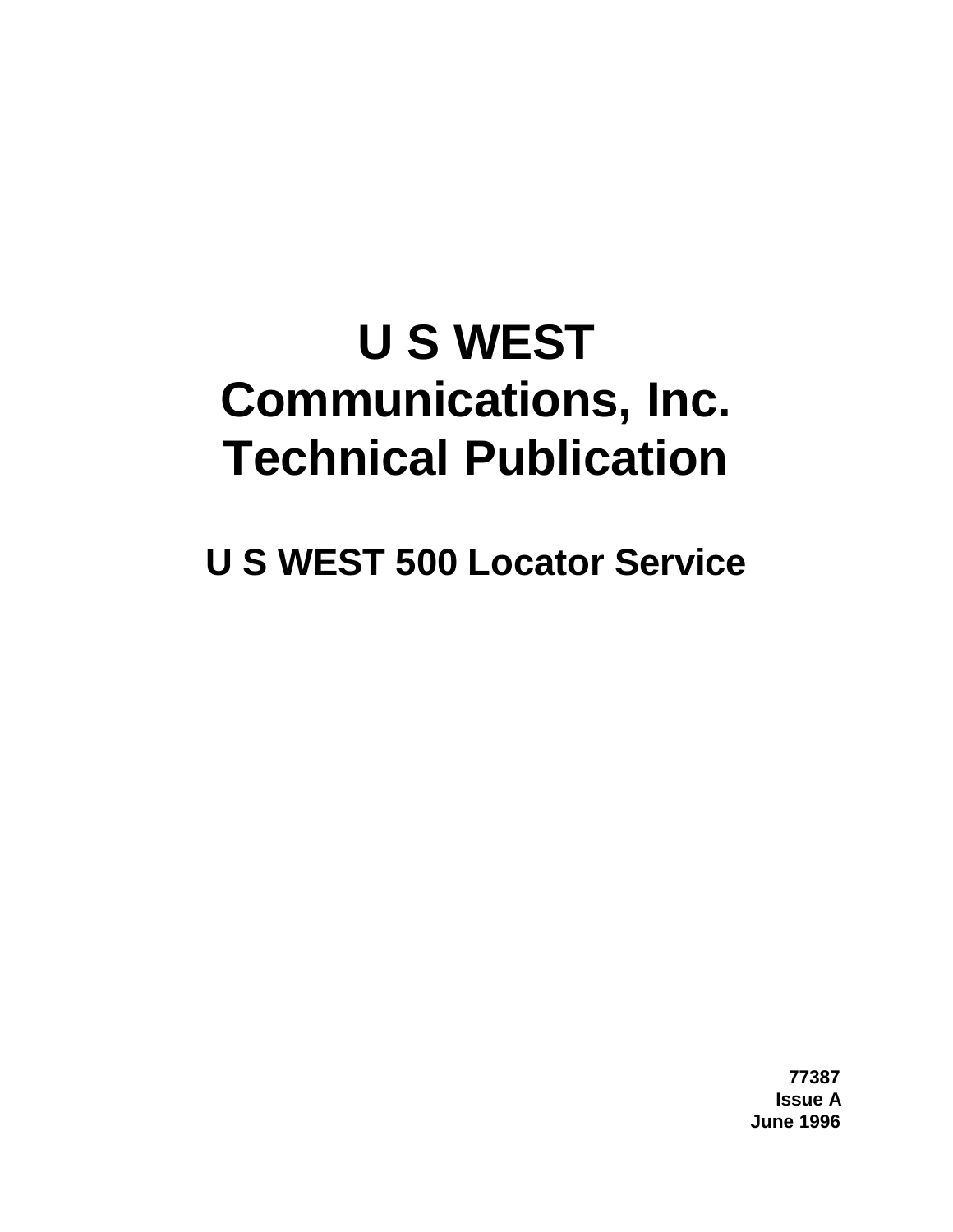# **U S WEST Communications, Inc. Technical Publication**

**U S WEST 500 Locator Service**

**Copyright 1996 77387 Printed in U.S.A. Issue A All Rights Reserved June 1996**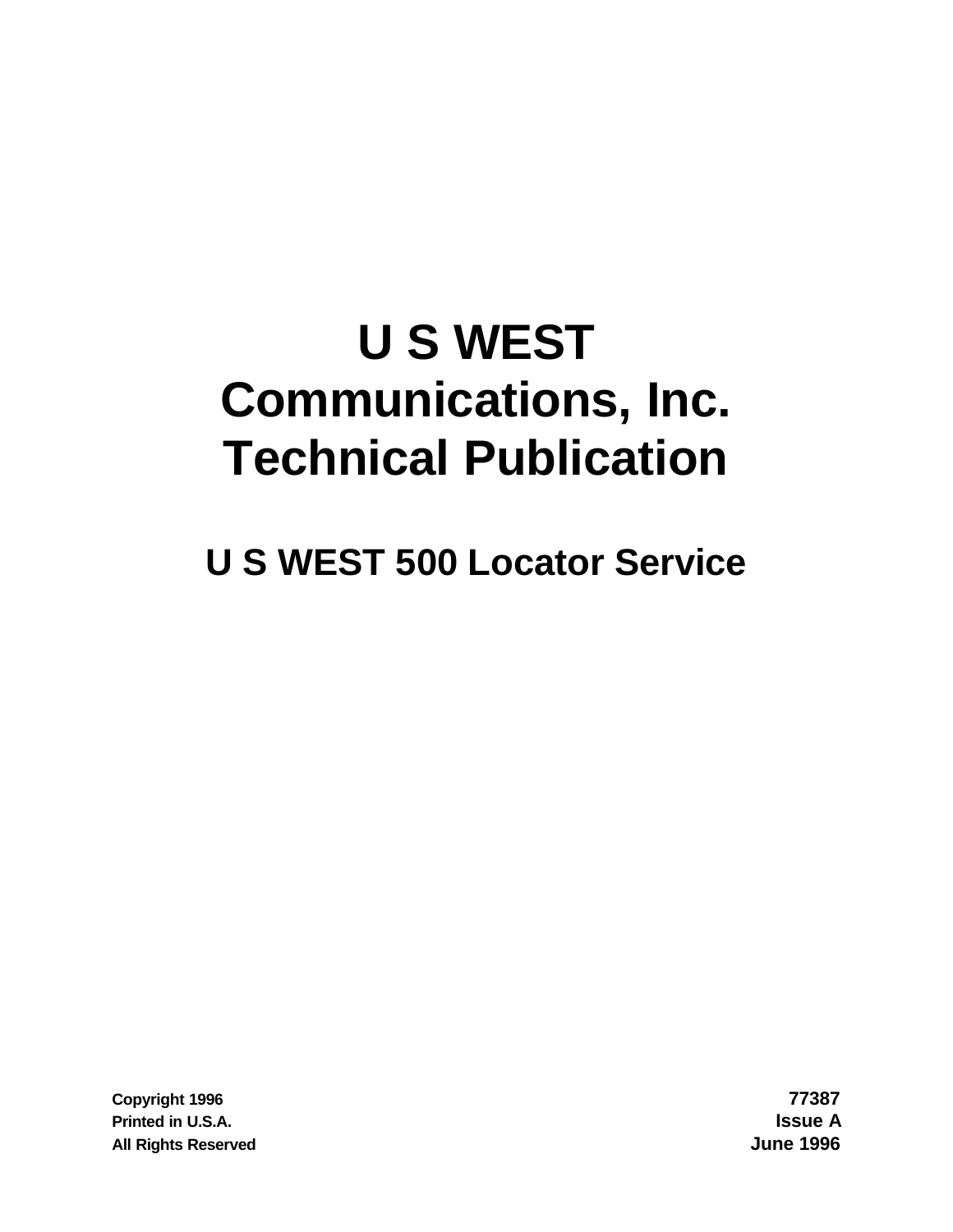#### NOTICE

This publication provides a brief product description and application information on 500 Locator Service. The technical description of this service may be found in Chapter 2 of this Technical Publication 77387. Much of the material in this document was found in the references listed in Chapter 4. Network Channel Codes/Network Channel Interface combinations and Network Interfaces for 500 Locator Service can be found in Technical Publication 77342.

U S WEST Communications, Inc. reserves the right to revise this document for any reason, including but not limited to, conformity with standards promulgated by various governmental or regulatory agencies; utilization of advances in the state of the technical arts; or to reflect changes in the design of equipment, techniques, or procedures described or referred to herein.

Liability to anyone arising out of use or reliance upon any information set forth herein is expressly disclaimed, and no representation or warranties, expressed or implied, are made with respect to the accuracy or utility of any information set forth herein.

This document is not to be construed as a suggestion to any manufacturer to modify or change any of its products, nor does this publication represent any commitment by U S WEST Communications, Inc. to purchase any specific products. Further, conformance to this publication does not constitute a guarantee of a given supplier's equipment and/or its associated documentation.

Future issues of Technical Publication 77387 will be announced to the industry at least 45 days prior to the issuance date. This notice, which will come through our standard customer notification channels, will allow the customer time to comment on the proposed revisions.

Ordering information for U S WEST Publications can be obtained from the Reference Section of this document.

If further information is required, please contact:

U S WEST Business Resources, Inc. Manager - Information Release 1801 California, Rm. 1320 Denver, CO 80202 (303) 297-7640

Throughout this publication, the term U S WEST signifies U S WEST Communications, Inc.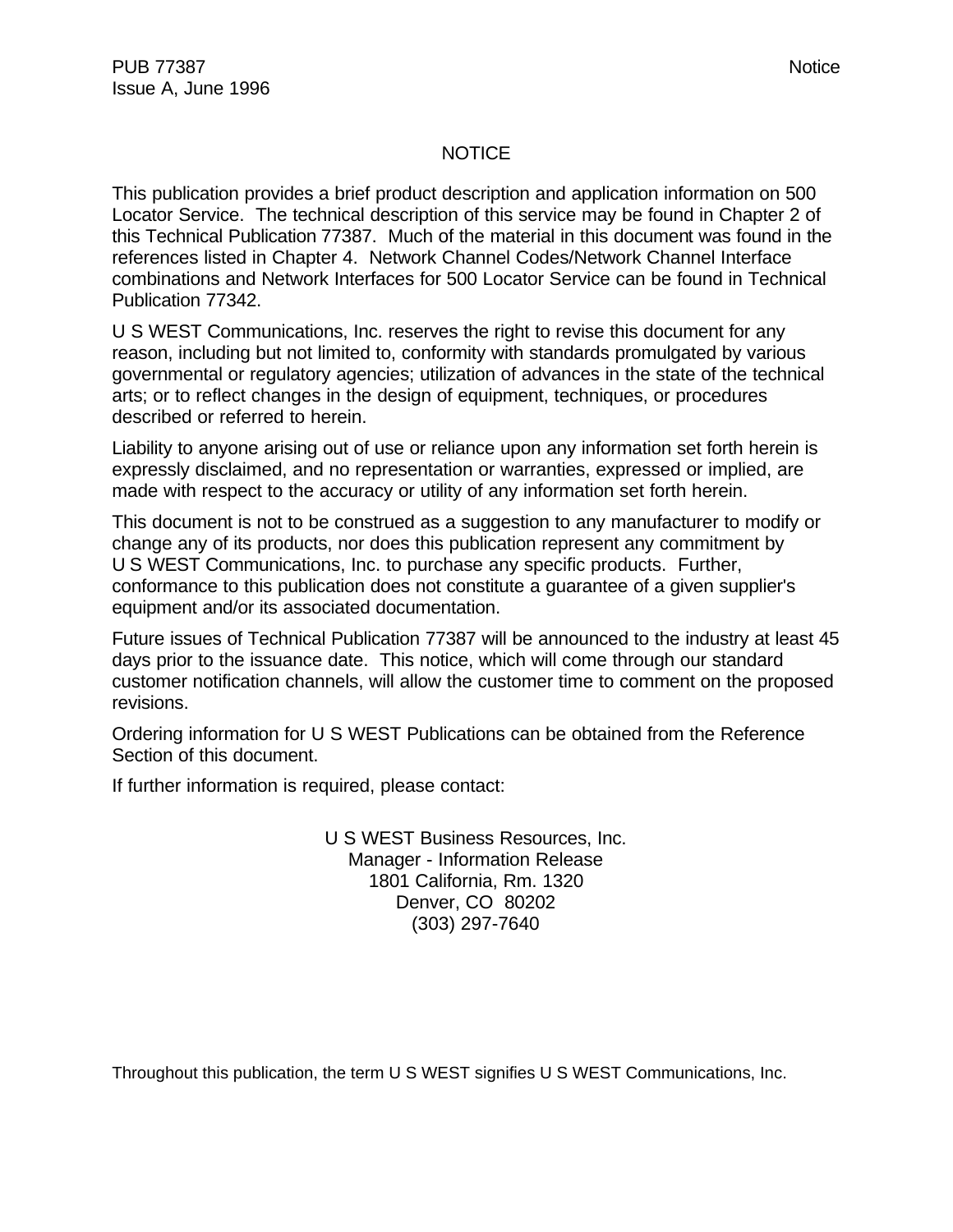#### **COMMENTS**

#### PLEASE TEAR OUT AND SEND YOUR COMMENTS/SUGGESTIONS TO:

#### U S WEST BUSINESS RESOURCES, INC. Manager - Writing Services 1801 California, Room 1320 Denver, Colorado 80202 (303) 297-7640

Information from you helps us to improve our Publications. Please take a few moments to answer the following questions and return to the above address.

| Was this Publication valuable to you in determining<br>our requirements?                                                                                |  | YES NO                 |  |
|---------------------------------------------------------------------------------------------------------------------------------------------------------|--|------------------------|--|
| Was the information accurate and up-to-date?                                                                                                            |  | $YES$ NO $\qquad$      |  |
| Was the information easily understood?                                                                                                                  |  | $YES$ NO $\qquad$      |  |
| Were the contents logically sequenced?                                                                                                                  |  | $YES$ NO $\_\_\_\$     |  |
| Were the printed pages legible?                                                                                                                         |  | $YES$ NO $\_\_\_\_\_\$ |  |
| Do you feel the description in the Catalog of Technical<br>Information and/or Digest of Technical Information<br>adequately described this Publication? |  | YES NO                 |  |
| If you appeared $\overline{N}$ to any of the questions and/or if you have any other comments or                                                         |  |                        |  |

If you answered NO to any of the questions and/or if you have any other comments or suggestions, please explain:

\_\_\_\_\_\_\_\_\_\_\_\_\_\_\_\_\_\_\_\_\_\_\_\_\_\_\_\_\_\_\_\_\_\_\_\_\_\_\_\_\_\_\_\_\_\_\_\_\_\_\_\_\_\_\_\_\_\_\_\_\_\_\_\_\_\_\_\_\_\_

|                         | (Attach additional sheet, if necessary)                                                                         |
|-------------------------|-----------------------------------------------------------------------------------------------------------------|
|                         | Date and the state of the state of the state of the state of the state of the state of the state of the state o |
| Company                 |                                                                                                                 |
| <b>Address</b>          |                                                                                                                 |
| <b>Telephone Number</b> |                                                                                                                 |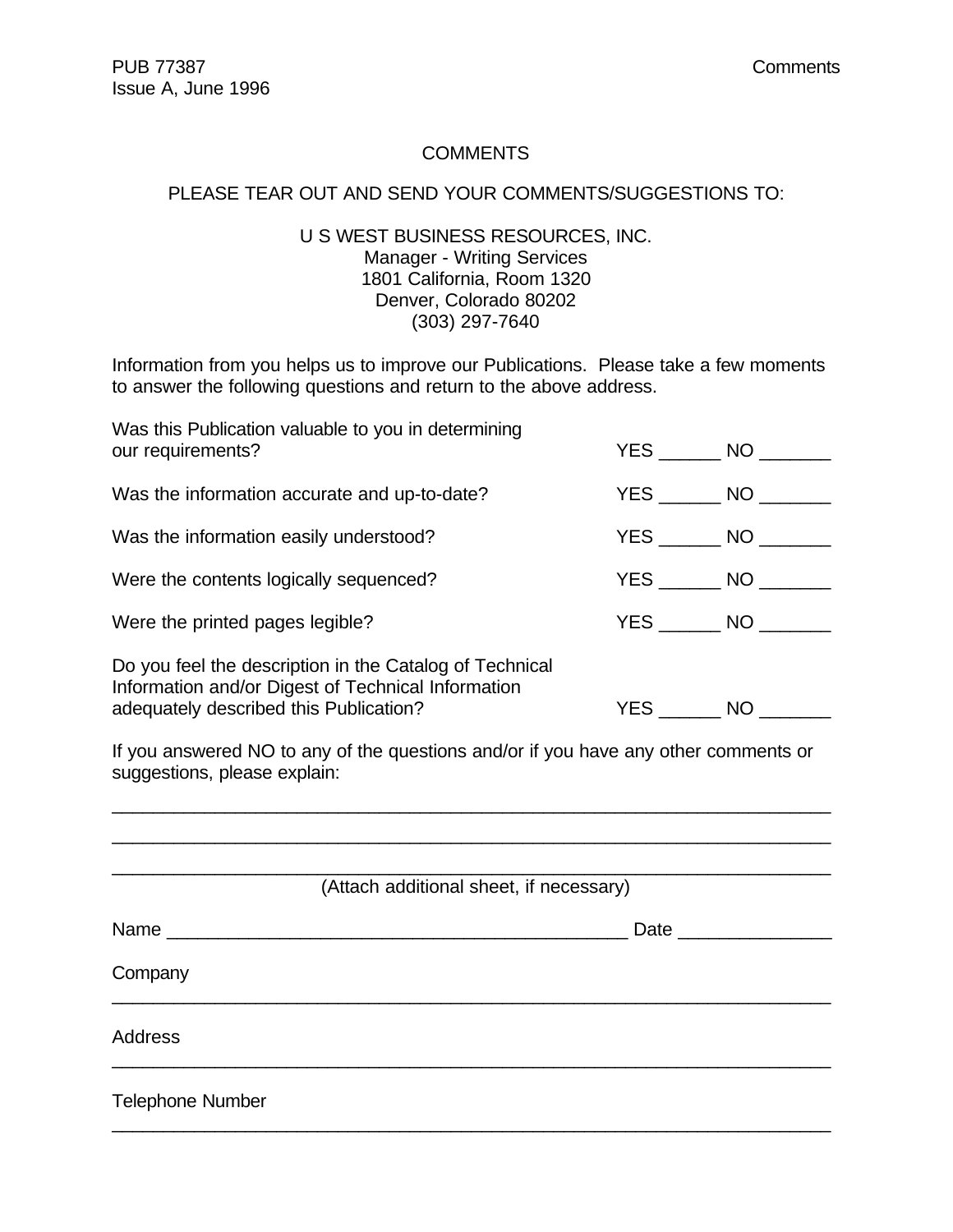#### **Chapter and Section**

# Page

| 1.               |     |  |  |
|------------------|-----|--|--|
|                  | 1.1 |  |  |
|                  | 1.2 |  |  |
|                  | 1.3 |  |  |
|                  | 1.4 |  |  |
| 2.               |     |  |  |
|                  | 2.1 |  |  |
|                  | 2.2 |  |  |
|                  | 2.3 |  |  |
|                  | 2.4 |  |  |
|                  | 2.5 |  |  |
| 3.               |     |  |  |
|                  | 3.1 |  |  |
|                  | 3.2 |  |  |
| $\overline{4}$ . |     |  |  |
|                  | 4.1 |  |  |
|                  | 4.2 |  |  |
|                  | 4.3 |  |  |
|                  | 4.4 |  |  |
| <b>Figures</b>   |     |  |  |
| $2 - 1$          |     |  |  |
| $2 - 2$          |     |  |  |

#### **Tables**

Throughout this publication, the term U S WEST signifies U S WEST Communications, Inc.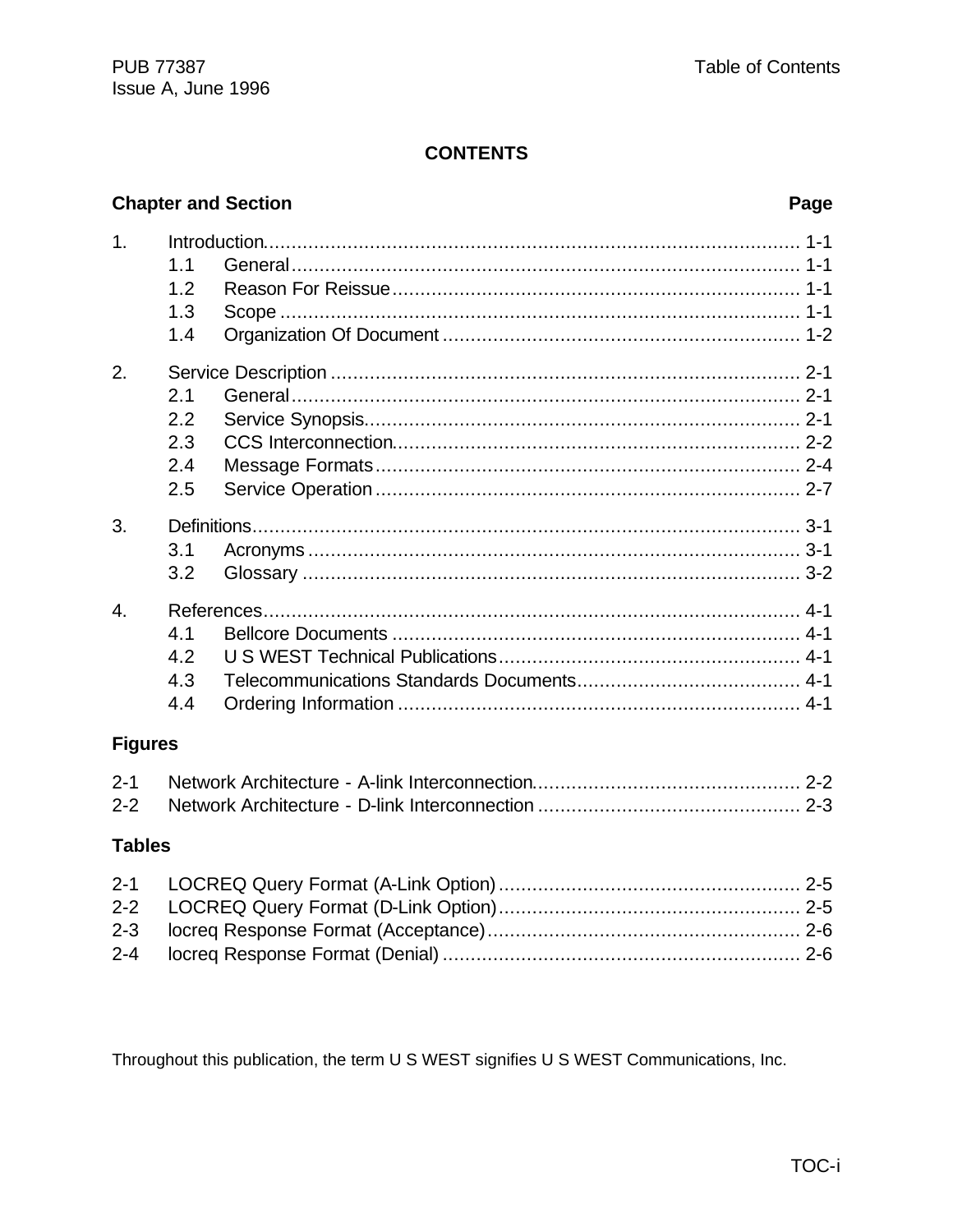# **Chapter and Section**

 $1.$ 

# Page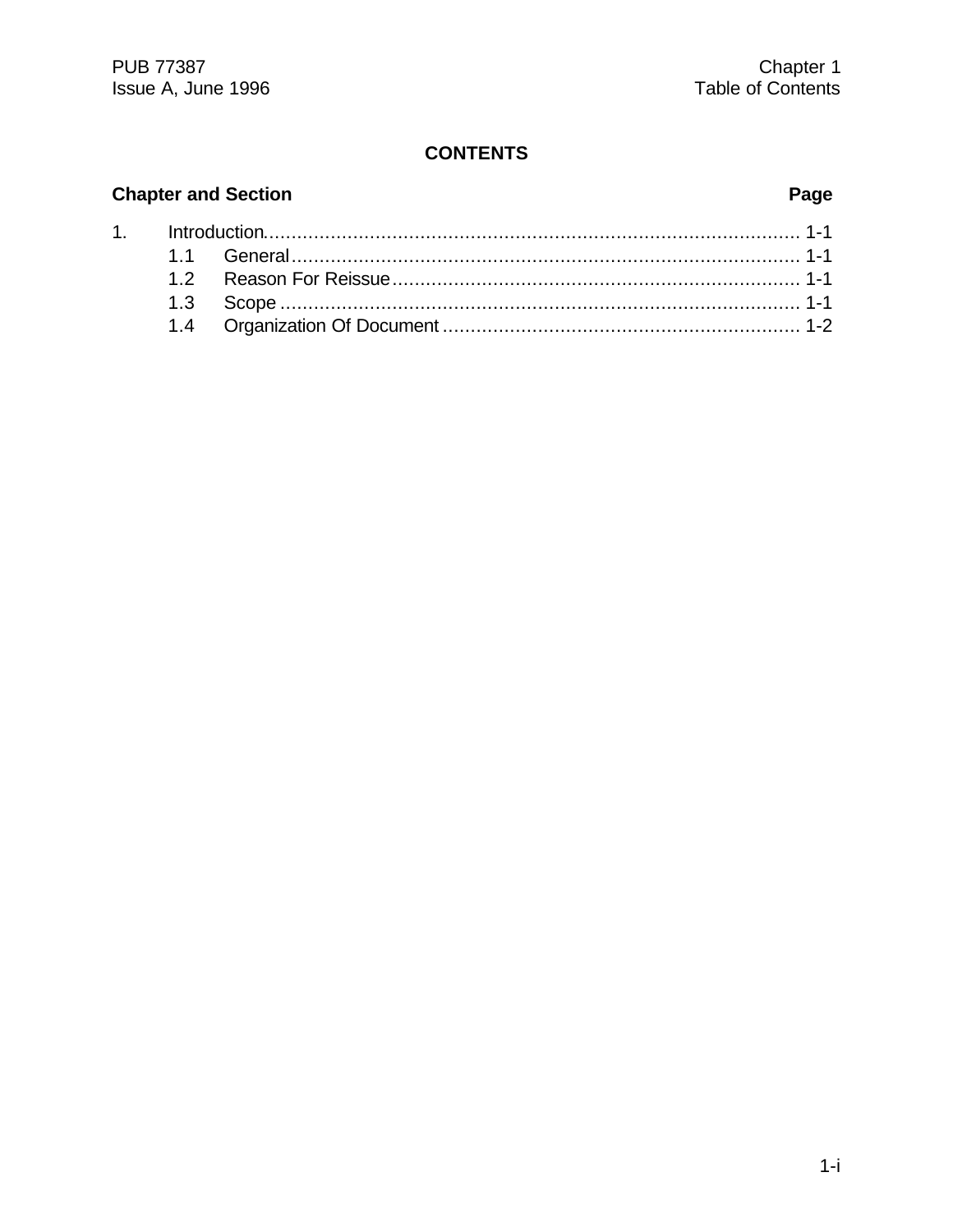#### **1. Introduction**

#### **1.1 General**

This publication provides a brief product description and application information on 500 Locator Service. In addition, technical information is provided on a new type of message content that is used in the wireless network when processing calls to subscribers who have 500 numbers. The reason for issuing the Technical Publication is to inform customers of the method of interfacing to U S WEST Communications Inc. for 500 Locator Service using the IS-41 (Interim Standard-41) protocol. The technical description of this service may be found in Chapter 2 of this Technical Publication 77387. Much of the material in this document was found in the references listed in Chapter 4. Network Channel Codes/Network Channel Interface (NC/NCI) combinations and Network Interfaces (NI) for 500 Locator Service can be found in Technical Publication 77342.

#### **1.2 Reason For Reissue**

This is a new publication. If it is reissued, the reason will be noted in this paragraph.

#### **1.3 Scope**

This publication provides:

- 500 Locator Service Description
- Network Interconnection information for this service
- 500 Locator Service Messages
- Typical 500 Locator Service applications
- Message Timer Values

This publication does not provide:

- NC/NCI Codes- Refer to Chapter 1 of Technical Publication 77342, Issue C or most recent issue. General information about NC and NCI codes along with definitions of the codes that will relate to the 500 Locator Service can be found in Chapter 1 of Technical Publication 77342, Issue C or most recent issue.
- NC/NCI Combinations Refer to Chapter 1 of Technical Publication 77342, Issue C or most recent issue. Lists can be found of the applicable combinations of NC and NCI codes that relate to the 500 Locator Service in this document.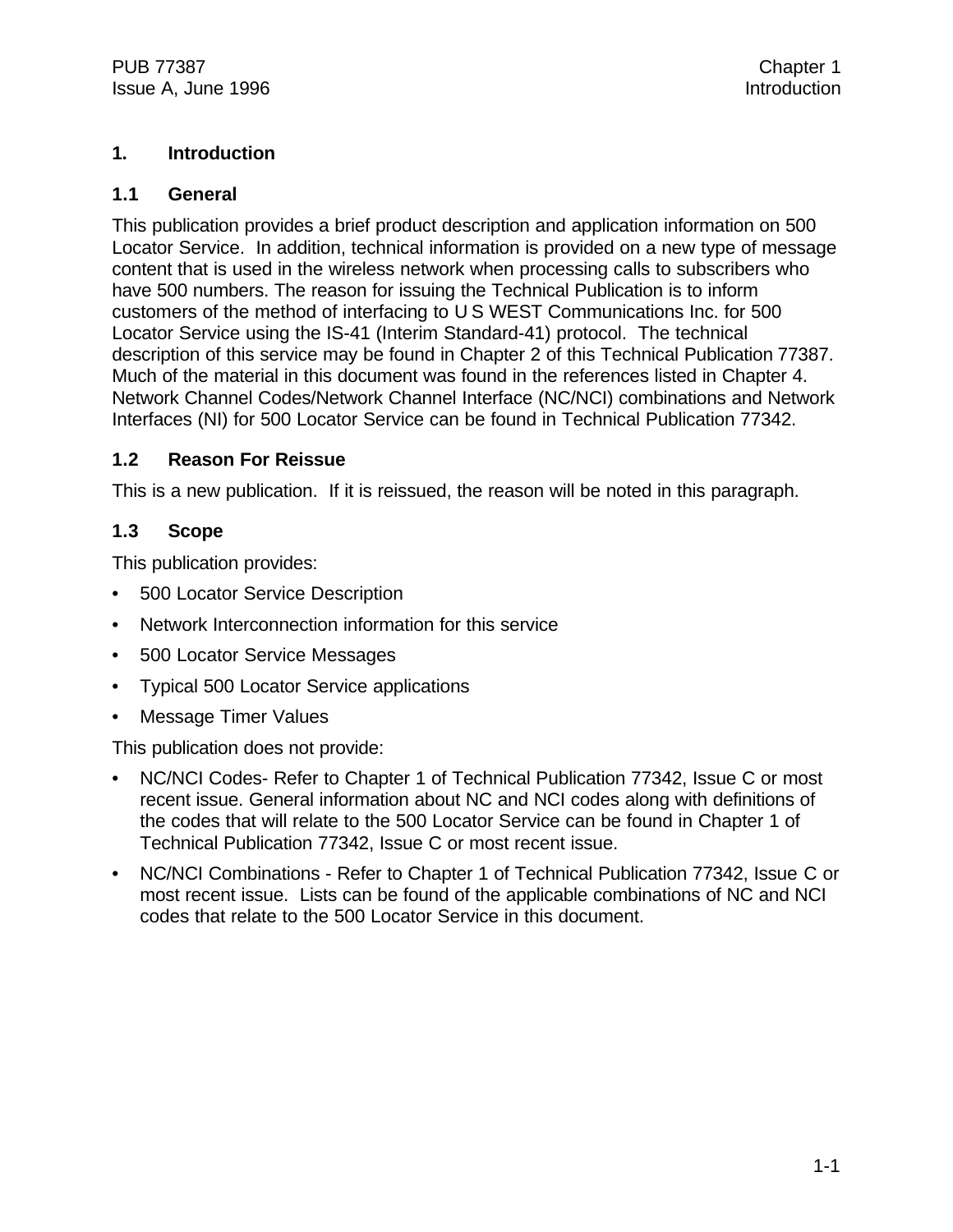#### **1.4 Organization of Document**

This document is organized as follows:

- Chapter 1 **Introduction,** provides the purpose and scope of the publication, and its organization.
- Chapter 2 **Service Description**, provides the description of the service and its options.
- Chapter 3 **Definitions**, includes a list of acronyms and a glossary of terms used in this publication.
- Chapter 4 **References**, provides a list of documents referenced in this publication along with ordering information.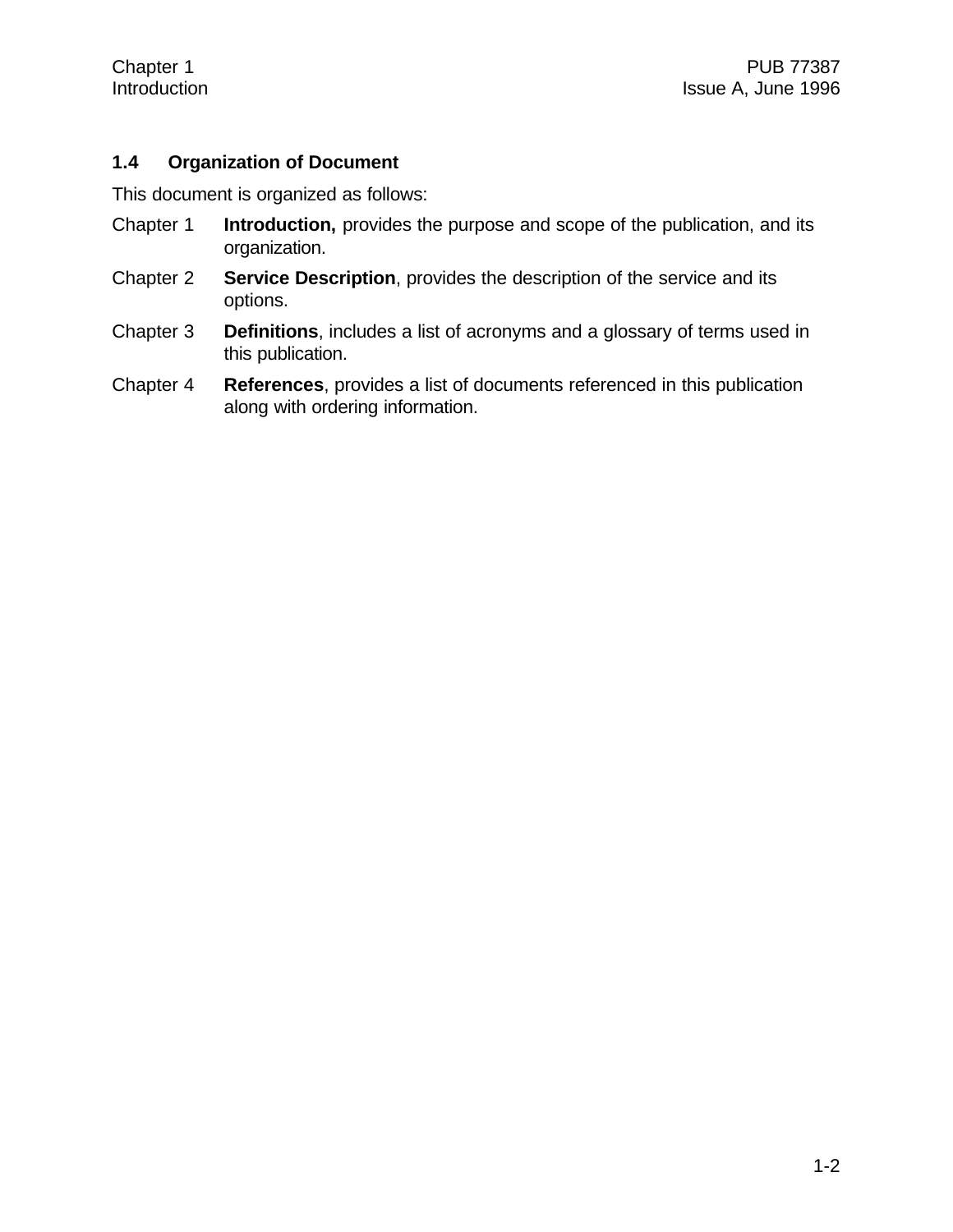# **Chapter and Section Page**

# **Figures**

## **Tables**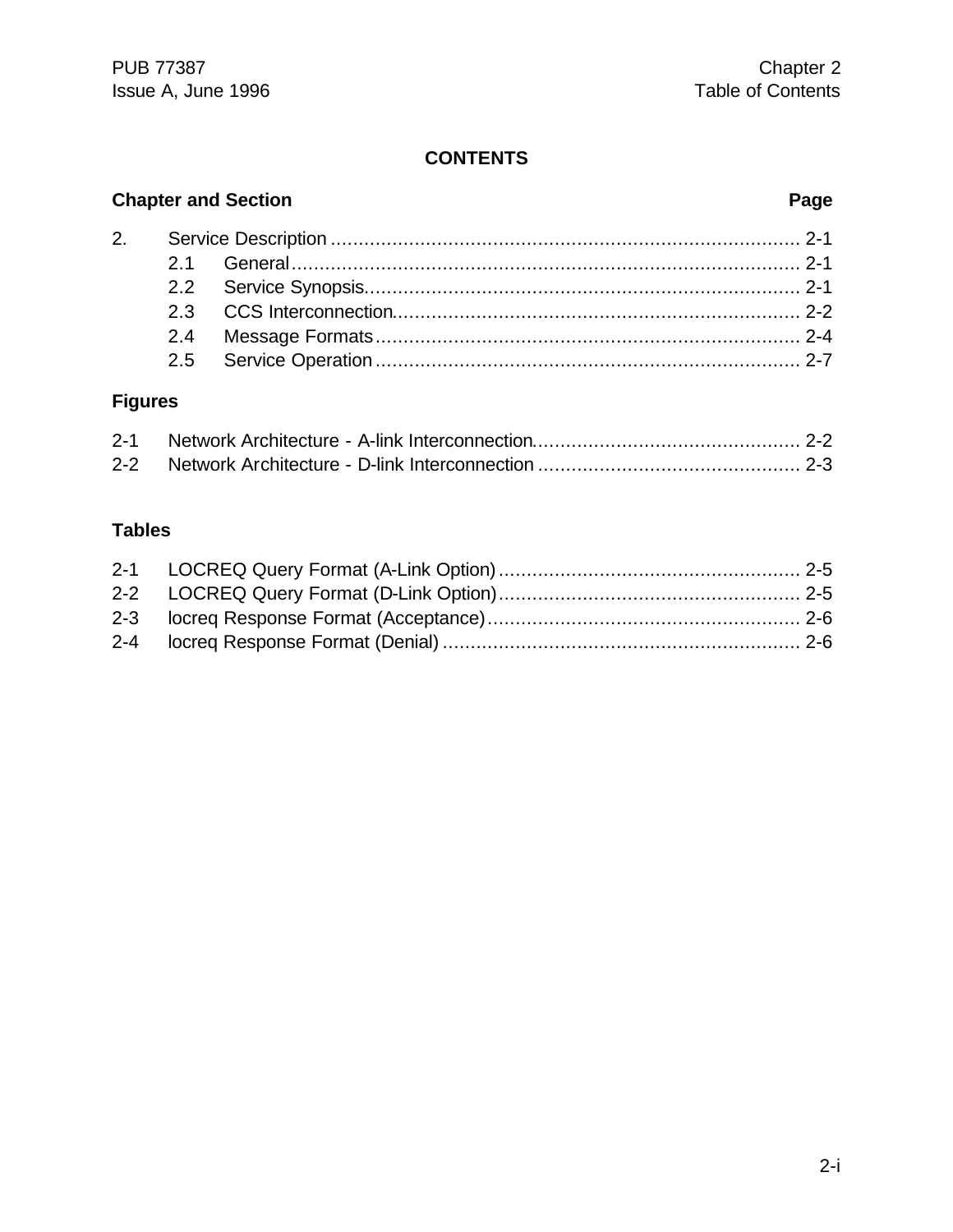#### **2. Service Description**

This chapter describes methods by which U S WEST will provide 500 Locator Service. A service description of this offering is also provided. In addition, information on interconnection, message formats, service operation, call routing and wireless communication service functions and features are discussed.

#### **2.1 General**

U S WEST Communications provides an extension to the currently tariffed 500 Access Service to include a Locator Feature for Wireless Service Providers. This enhancement provides more efficient routing that results in lower cost routing of calls to wireless subscribers using a 500 number. This capability will be available to Wireless Service Providers who use Home Location Registers on their Signaling System 7 (SS7) network. Interconnection to the U S WEST Common Channel Signaling (CCS) network is obtained by purchasing Common Channel Signaling Access Capability links to the U S WEST STPs.

### **2.2 Service Synopsis**

500 Access Service is a service which allows access from the local network to service providers offering wireless service utilizing 500 numbers. Wireless Service Providers supply a personal telephone number regardless of the geographic location of their subscriber. 500 Locator Service offers a subscriber the combination of personal mobility, terminal mobility, and/or service profile management. 500 Access Service provides the routing, billing, and completion of calls to a Wireless Service Provider based upon the prefix dialed. Currently, Wireless Service Providers who own 500-Area Codes can receive 500 calls using trunk groups at a U S WEST Access Tandem. Once these calls are received at the provider's Mobile Switching Centers, the Wireless Service Providers can query their own Home Location Registers to determine the current location of the wireless subscriber.

With 500 Locator Service, Wireless Service Providers who have Home Location Registers on their SS7 networks can reduce traffic through their Mobile Switching Centers by allowing U S WEST to query their Home Location Registers for 500 calls *before* routing. Queries to the Home Location Register (LOCREQs) utilize the IS-41 protocol encapsulated in a Transaction Capabilities Application Part (TCAP) message. Responses from the Home Location Register (locreq's) may specify fixed land-line destinations, Temporary Location Directory Numbers, or a routing denial. The Wireless Service Providers may additionally use Visitor Location Registers internal to their own signaling network.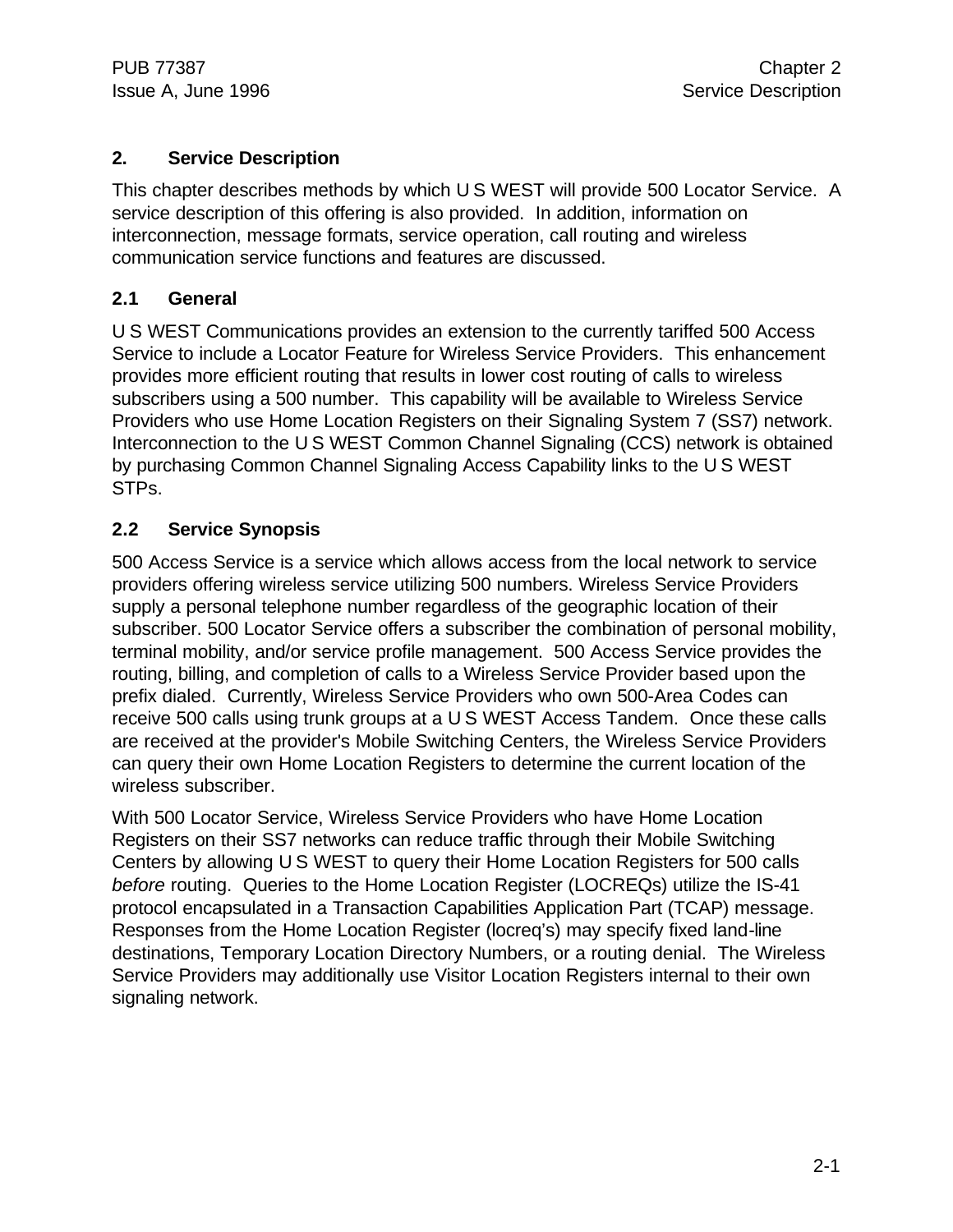#### **2.3 CCS Interconnection**

Wireless Service Providers may connect to the U S WEST CCS network using one of two methods:

- A-link interconnection,
- D-link interconnection.

With A-link interconnection, Wireless Service Providers are connected to the U S WEST CCS network with a pair of A-links to a U S WEST local Signal Transfer Point. Global Title Translation is performed in the U S WEST local Signal Transfer Point and queries are load shared between the two A-links. Failures on an individual A-link will result in query traffic being routed to the other A-link. A-link interconnection is illustrated in Figure 2-1.



**Figure 2-1** Network Architecture - A-link Interconnection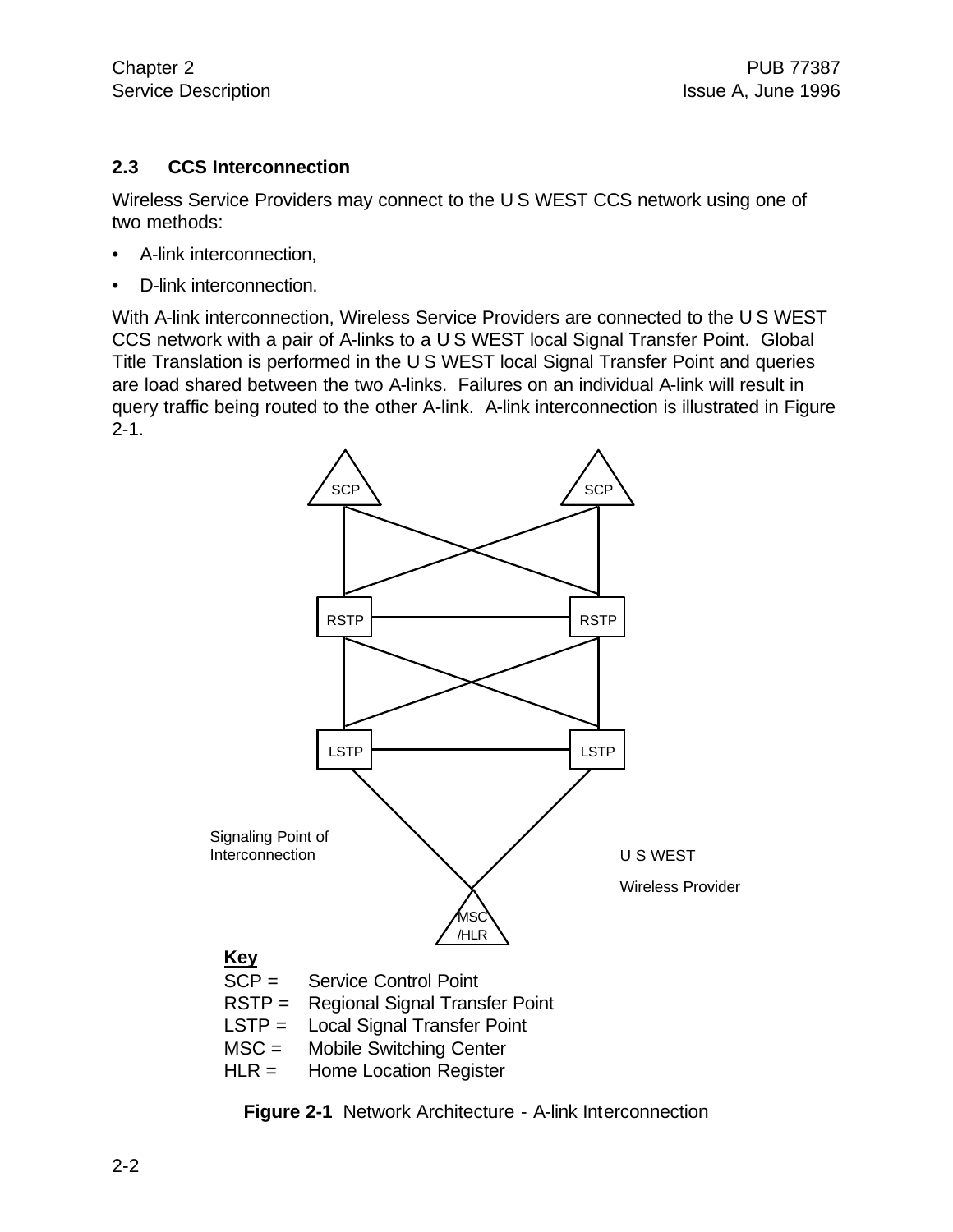With D-link interconnection, Wireless Service Providers are connected to the U S WEST CCS network from their Signal Transfer Point with a pair of D-links to a U S WEST local Signal Transfer Point. Final Global Title Translation is performed by the wireless service provider's Signal Transfer Point. This option allows the wireless providers greater control of their SS7 network configuration and operation. D-link interconnection is illustrated in Figure 2-2.



**Figure 2-2** Network Architecture - D-link Interconnection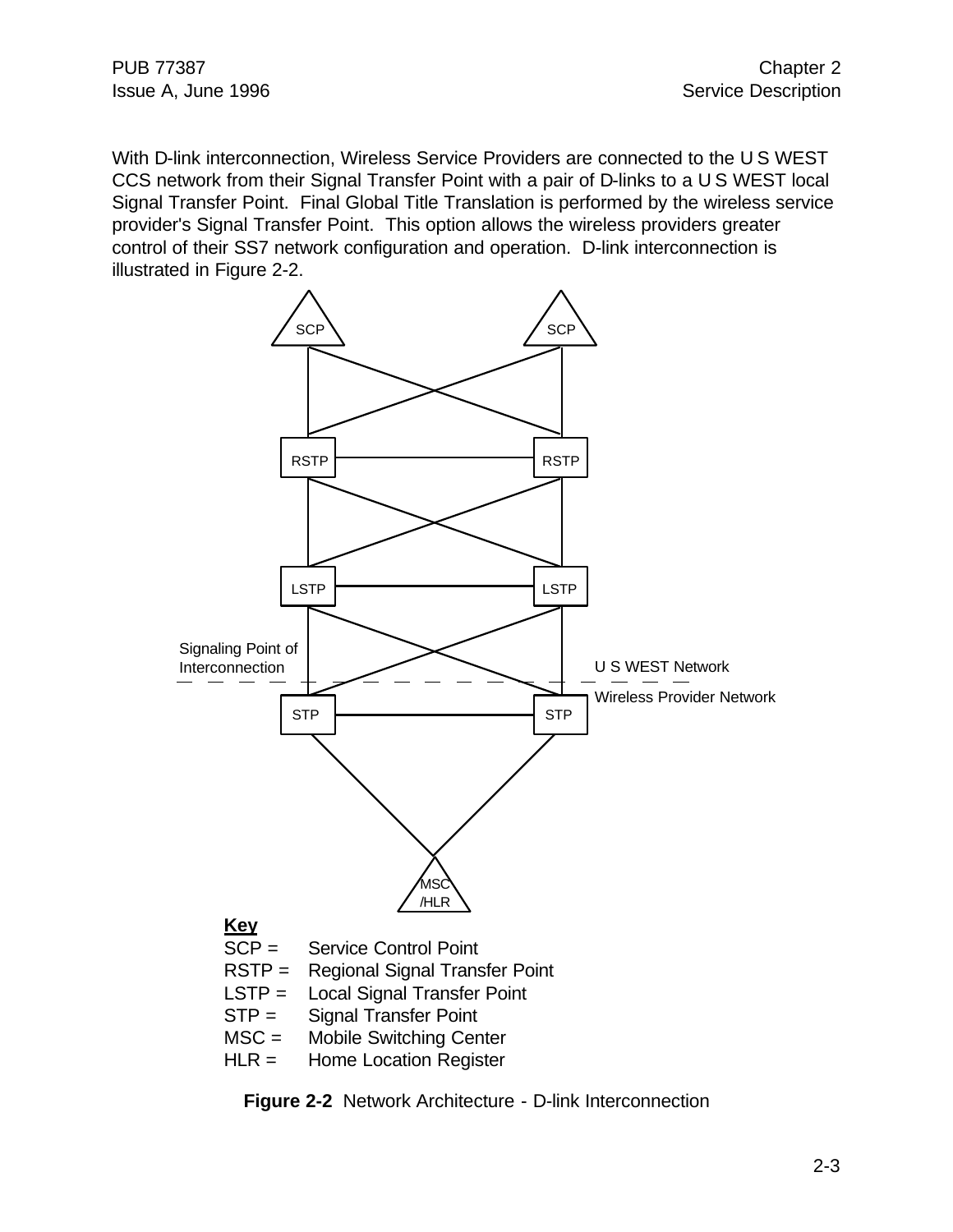#### **2.4 Message Formats**

Only a small portion of the IS-41 protocol is used by the 500 Locator Service Feature. U S WEST will deliver a Location Request query to the Home Location Register, and expects a Location Request response back from the Home Location Register. The complete specification of the protocol can be found in Bellcore Requirements "GR-001411-CORE, PCS Access Services Interface Specification in support of PCS Routing Service, PCS Home Database Service, and PCS IS-41 Message Transport Service," document.

Tables 2-1 and 2-2 show the structure of a Location Request query sent from the U S WEST Service Control Point to the Provider's Home Location Register. The two tables differ in the Signaling Connection Control Part (SCCP) layer, depending on the CCS interconnection option chosen.

Tables 2-3 and 2-4 show the allowable Location Request responses sent from the Provider's Home Location Register to the U S WEST Service Control Point. The two responses differ in the TCAP layer; Table 2-3 shows the parameters expected for an acceptance to route a Temporary Location Directory Number, Table 2-4 shows the parameters expected for a denial of a location request.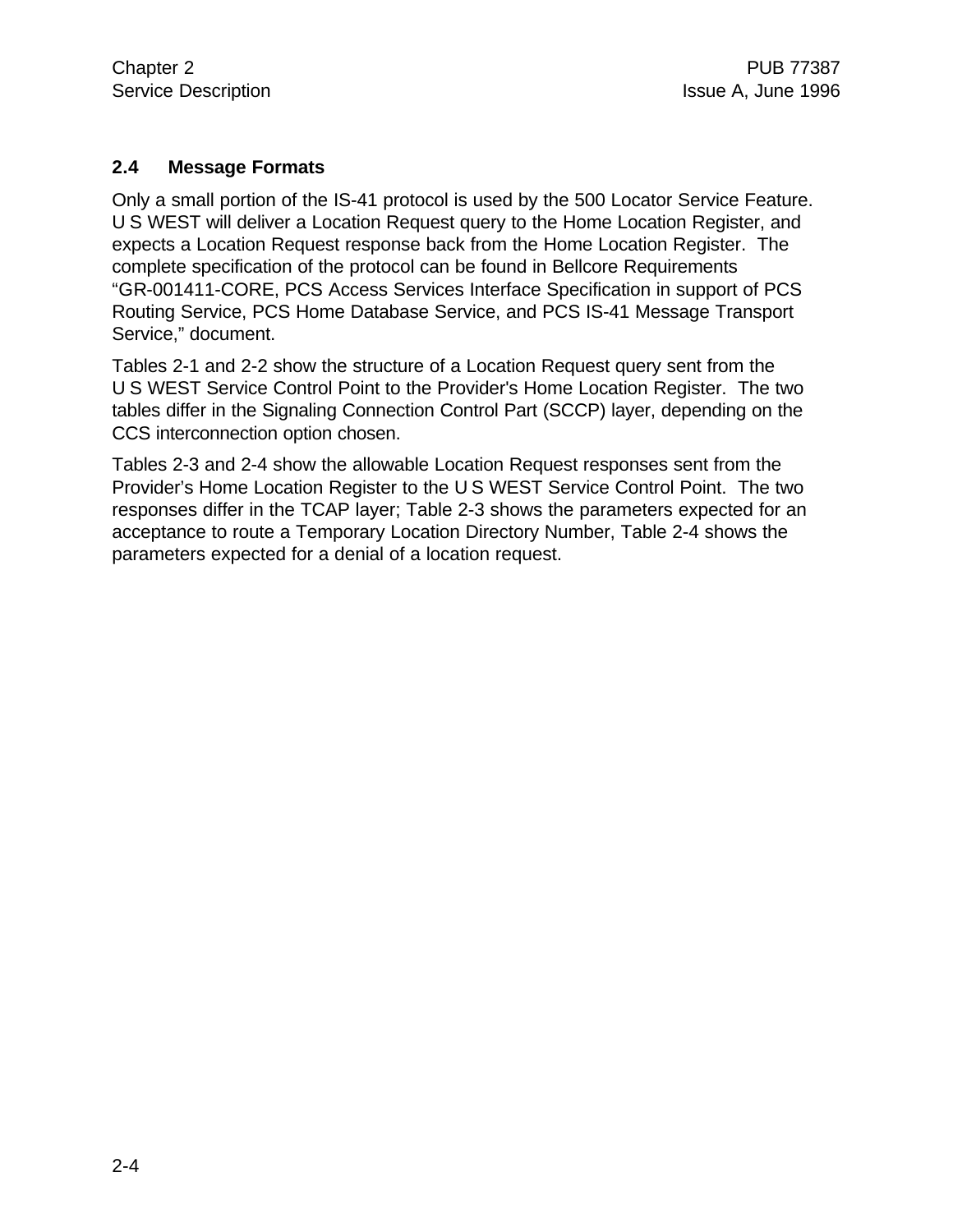| Layer       | <b>Parameter</b>                   | <b>Value Sent</b>                    |
|-------------|------------------------------------|--------------------------------------|
| <b>SCCP</b> | <b>Originating Code</b>            | Point Code of US WEST SCP            |
|             | <b>Destination Code</b>            | Point Code of Home Location Register |
|             | <b>Calling Party Address:</b>      |                                      |
|             | <b>Subsystem Number</b>            | 5 (MAP)                              |
|             | <b>Calling Party Address:</b>      |                                      |
|             | <b>Subsystem Number</b>            | 6 (Home Location Register)           |
| <b>TCAP</b> | Package Type                       | Query with Permission                |
|             | <b>Transaction ID</b>              | Assigned by US WEST SCP              |
|             | <b>Component Type</b>              | Invoke (last)                        |
|             | <b>Operation Code</b>              | <b>Location Request</b>              |
|             | <b>Called Party Number</b>         | NPA-NXX-XXXX                         |
|             | Mobile Switching Center ID (MSCID) | MSCID of US WEST SCP                 |
|             | SystemMyTypeCode                   | 13 (Bellcore)                        |
|             | Billing ID:                        |                                      |
|             | <b>MSCID</b>                       | MSCID of US WEST SCP                 |
|             | Transaction ID                     | 000                                  |
|             | <b>Segment Counter</b>             | OxFF                                 |

# **Table 2-1** LOCREQ Query Format (A-Link Option)

**Table 2-2** LOCREQ Query Format (D-Link Option)

| Layer       | <b>Parameter</b>              | <b>Value Sent</b>                 |
|-------------|-------------------------------|-----------------------------------|
| <b>SCCP</b> | <b>Originating Point Code</b> | Point Code of US WEST SCP         |
|             | <b>Destination Point Code</b> | Alias Point Code of Providers STP |
|             | <b>Calling Party Address:</b> |                                   |
|             | Point Code                    | Point Code of US WEST SCP         |
|             | Subsystem Number              | 5 (MAP)                           |
|             | Called Party Address:         |                                   |
|             | <b>Translation Type</b>       | 3                                 |
|             | <b>Global Title Value</b>     | NPA-NXX                           |
|             | Subsystem Number              |                                   |
| <b>TCAP</b> | Package Type                  | Query with Permission             |
|             | <b>Transaction ID</b>         | Assigned by US WEST SCP           |
|             | <b>Component Type</b>         | <b>Location Request</b>           |
|             | <b>Called Party Number</b>    | NPA-NXX-XXXX                      |
|             | <b>MSCID</b>                  | MSCID of US WEST SCP              |
|             | SystemMyTypeCode              | 13 (Bellcore)                     |
|             | Billing ID:                   |                                   |
|             | <b>MSCID</b>                  | MSCID of US WEST SCP              |
|             | Transaction ID                | 000                               |
|             | <b>Segment Counter</b>        | OxFF                              |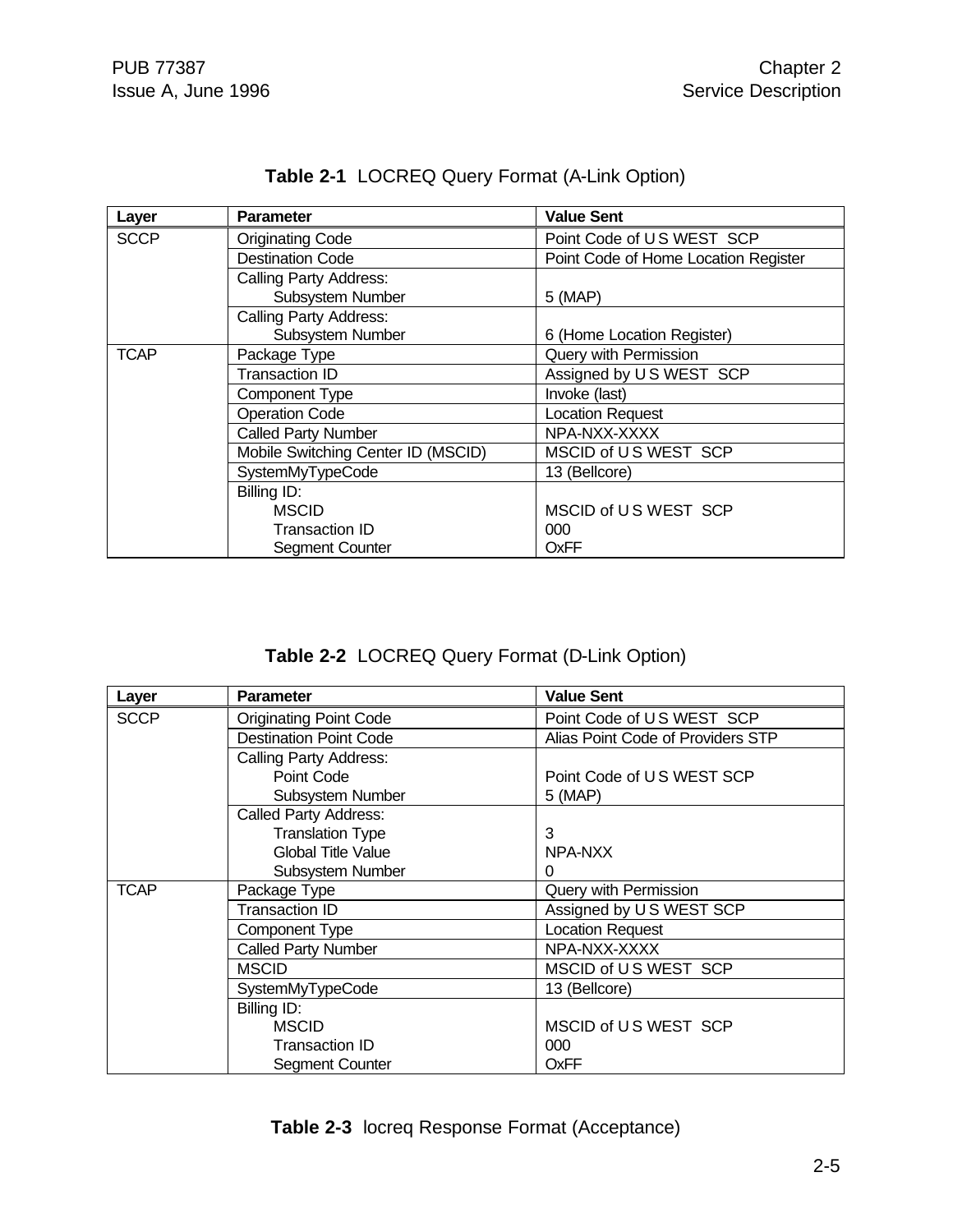| Layer       | <b>Parameter</b>              | <b>Value Sent</b>                  |
|-------------|-------------------------------|------------------------------------|
| <b>SCCP</b> | <b>Originating Point Code</b> | Point Code of Provider's SCP       |
|             | <b>Destination Point Code</b> | Point Code of US WEST SCP          |
|             | Calling Party Address:        |                                    |
|             | Subsystem Number              | 6 Home Location Register           |
|             | <b>Called Party Address:</b>  |                                    |
|             | Subsystem Number              | 5 (MAP)                            |
| <b>TCAP</b> | Package Type                  | Response                           |
|             | <b>Component Type</b>         | <b>Return Result</b>               |
|             | <b>Serving MSCID</b>          |                                    |
|             | Mobile Identification Number  |                                    |
|             | <b>Mobile Serial Number</b>   |                                    |
|             | <b>Destination Digits</b>     |                                    |
|             | <b>Carrier Digits</b>         | <b>Carrier Identification Code</b> |

**Table 2-4** locreq Response Format (Denial)

| Layer       | <b>Parameter</b>              | <b>Value Sent</b>               |
|-------------|-------------------------------|---------------------------------|
| <b>SCCP</b> | <b>Originating Point Code</b> | Point Code of Provider's SCP    |
|             | <b>Destination Point Code</b> | Point Code of US WEST SCP       |
|             | <b>Calling Party Address:</b> |                                 |
|             | Subsystem Number              | 6 (Home Location Register)      |
|             | <b>Called Party Address:</b>  |                                 |
|             | Subsystem Number              | 5 (MAP)                         |
| <b>TCAP</b> | Package Type                  | Response                        |
|             | <b>Transaction ID</b>         | As Assigned by US WEST SCP      |
|             | <b>Component Type</b>         | <b>Return Result</b>            |
|             | <b>Serving MSCID</b>          |                                 |
|             | MobileIdentificationNumber    |                                 |
|             | Mobile Serial Number          |                                 |
|             | AccessDeniedReason            | 1 (Unassigned Directory Number) |
|             |                               | 2 (Inactive)                    |
|             |                               | 3 (Busy)                        |
|             |                               | 4 (Termination Denied)          |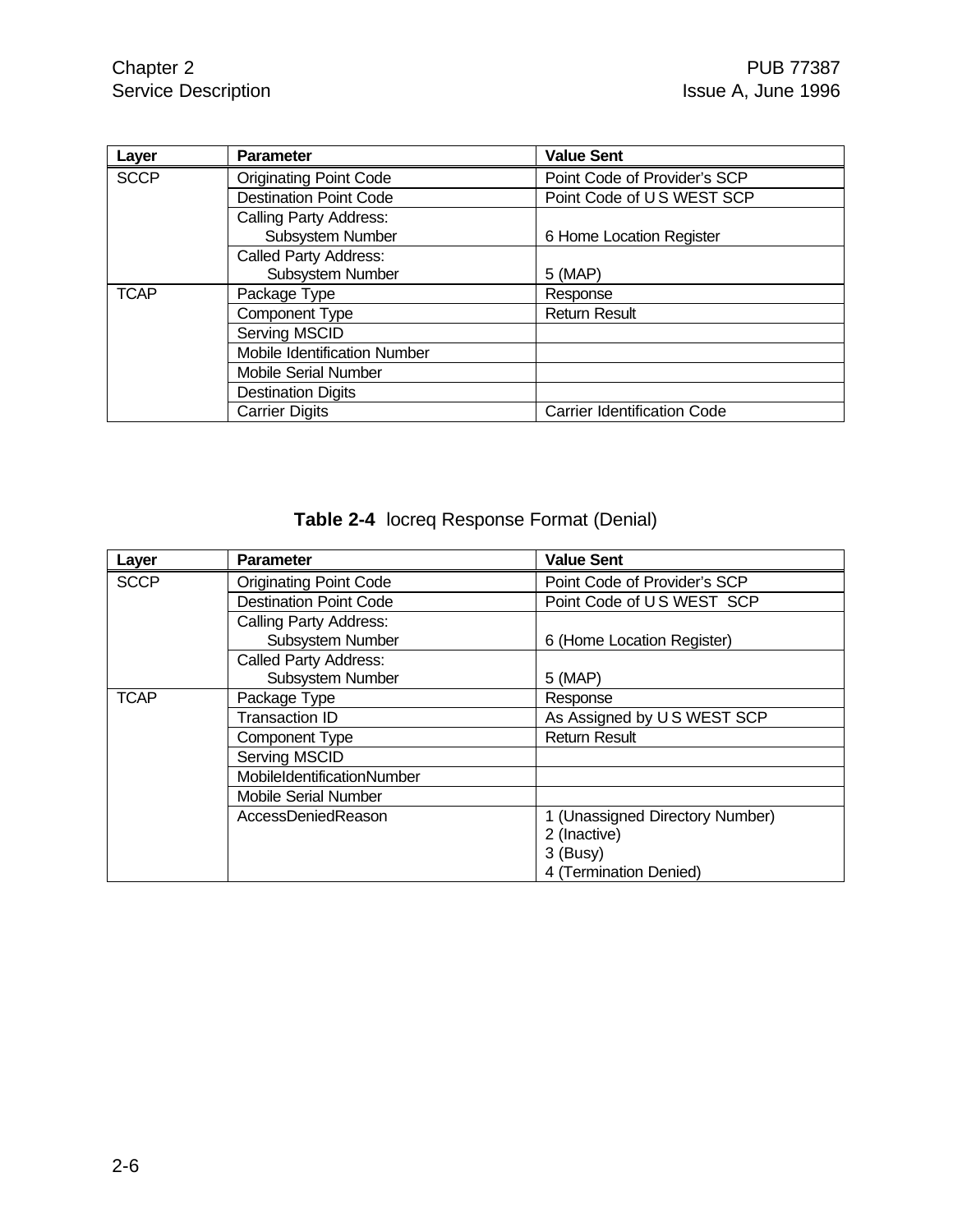#### **2.5 Service Operation**

When a user dials a 500 number in the U S WEST network, the switch end office or Access Tandem detecting the 500 number suspends call processing and launches a TCAP query to the U S WEST Service Control Point. The Service Control Point examines the dialed 500 number to determine the proper wireless provider, and launches the LOCREQ query through the Signaling Transfer Point(s) to the Home Location Register. The Home Location Register determines the current state and location of the mobile user, and returns the locreq response back to the Service Control Point.

If the Service Control Point receives a location request response, as shown in Table 2-3, the Service Control Point will direct the original switch to route the call to the destination indicated in the Destination Digits Parameter. These destination digits must be a geographic number. The destination may be either a fixed land-line number or a Temporary Location Directory Number associated with a Mobile Switching Center. If the number is in the same LATA as the calling party, the call will be routed over the U S WEST network to the indicated destination. If the number returned is located in a different LATA than the calling party, the call will be handed off to the Interexchange Carrier specified in the carrier digits.

If the Service Control Point receives a routing denial response, as shown in Table 2-4, the Service Control Point will direct the switch to provide appropriate feedback to the calling party. If the AccessDeniedReason is Unassigned Directory Number or Termination Denied, an announcement will be played to the calling party. If the AccessDeniedReason is inactive or busy, a busy tone will be returned from the originating office to the calling party.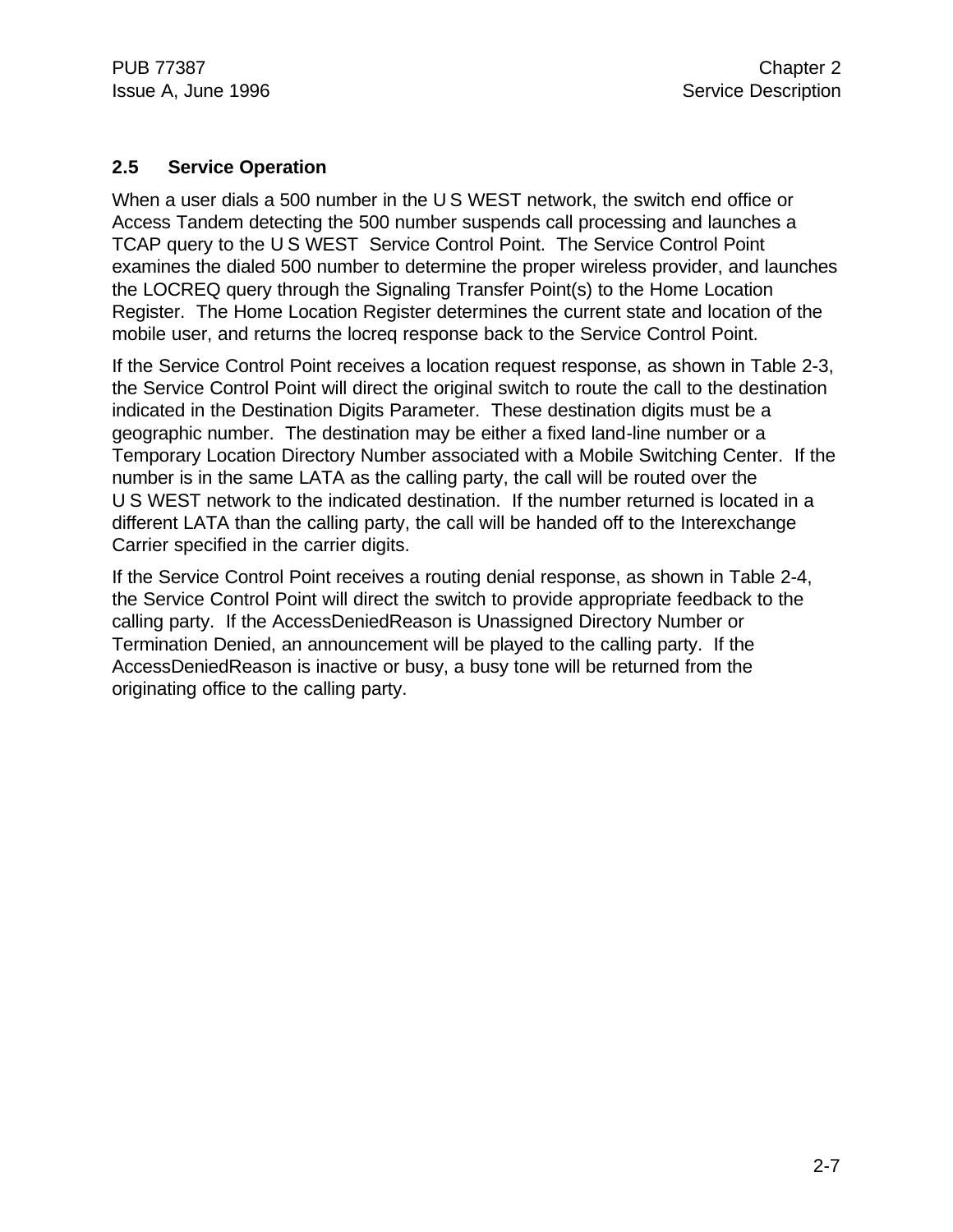# **Chapter and Section**

# Page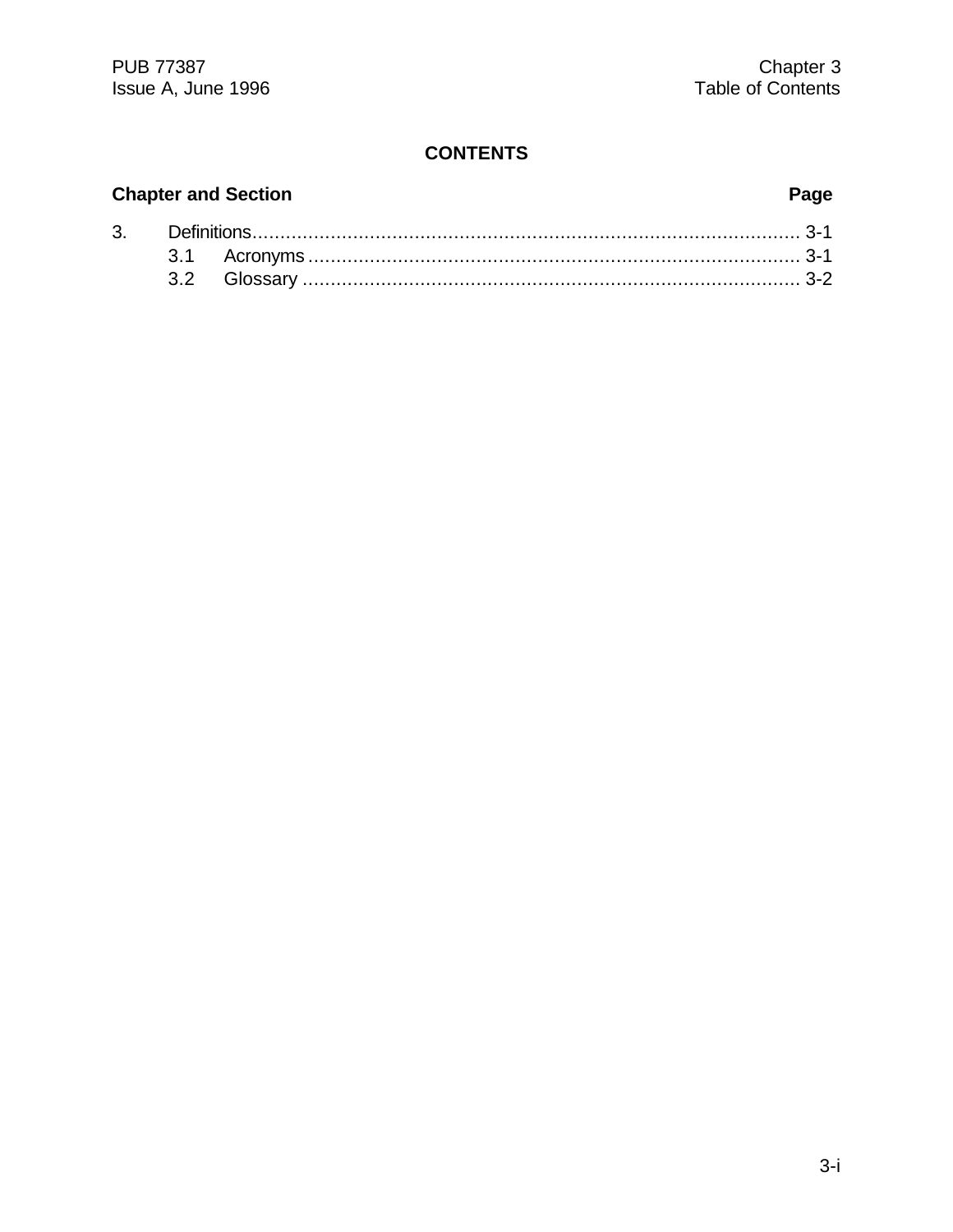PUB 77387<br>
Issue A, June 1996 Issue A, June 1996

# **3. Definitions**

# **3.1 Acronyms**

| <b>ANSI</b>     | America National Standards Institute           |
|-----------------|------------------------------------------------|
| AT              | <b>Access Tandem</b>                           |
| <b>Bellcore</b> | Bell Communications Research, Inc.             |
| <b>CCS</b>      | <b>Common Channel Signaling</b>                |
| CO              | <b>Central Office</b>                          |
| <b>FCC</b>      | <b>Federal Communications Commission</b>       |
| <b>GTT</b>      | <b>Global Title Translation</b>                |
| <b>HLR</b>      | <b>Home Location Register</b>                  |
| $IS-41$         | Interim Standard - 41                          |
| <b>LATA</b>     | <b>Local Access and Transport Area</b>         |
| <b>LOCREQ</b>   | <b>Location Request Query</b>                  |
| locreg          | <b>Location Request Response</b>               |
| <b>MSC</b>      | <b>Mobile Switching Center</b>                 |
| <b>MSCID</b>    | Mobile Switching Center Identifier             |
| <b>NC</b>       | <b>Network Channel</b>                         |
| <b>NCI</b>      | Network Channel Interface                      |
| NI              | <b>Network Interface</b>                       |
| <b>PCS</b>      | <b>Personal Communications Service</b>         |
| <b>SCCP</b>     | <b>Signaling Connection Control Parameter</b>  |
| <b>SCP</b>      | <b>Service Control Point</b>                   |
| SS <sub>7</sub> | <b>Signaling System 7</b>                      |
| <b>STP</b>      | <b>Signal Transfer Point</b>                   |
| <b>TCAP</b>     | <b>Transaction Capability Application Part</b> |
| <b>TLDN</b>     | <b>Temporary Location Directory Number</b>     |
| <b>VLR</b>      | <b>Visitor Location Register</b>               |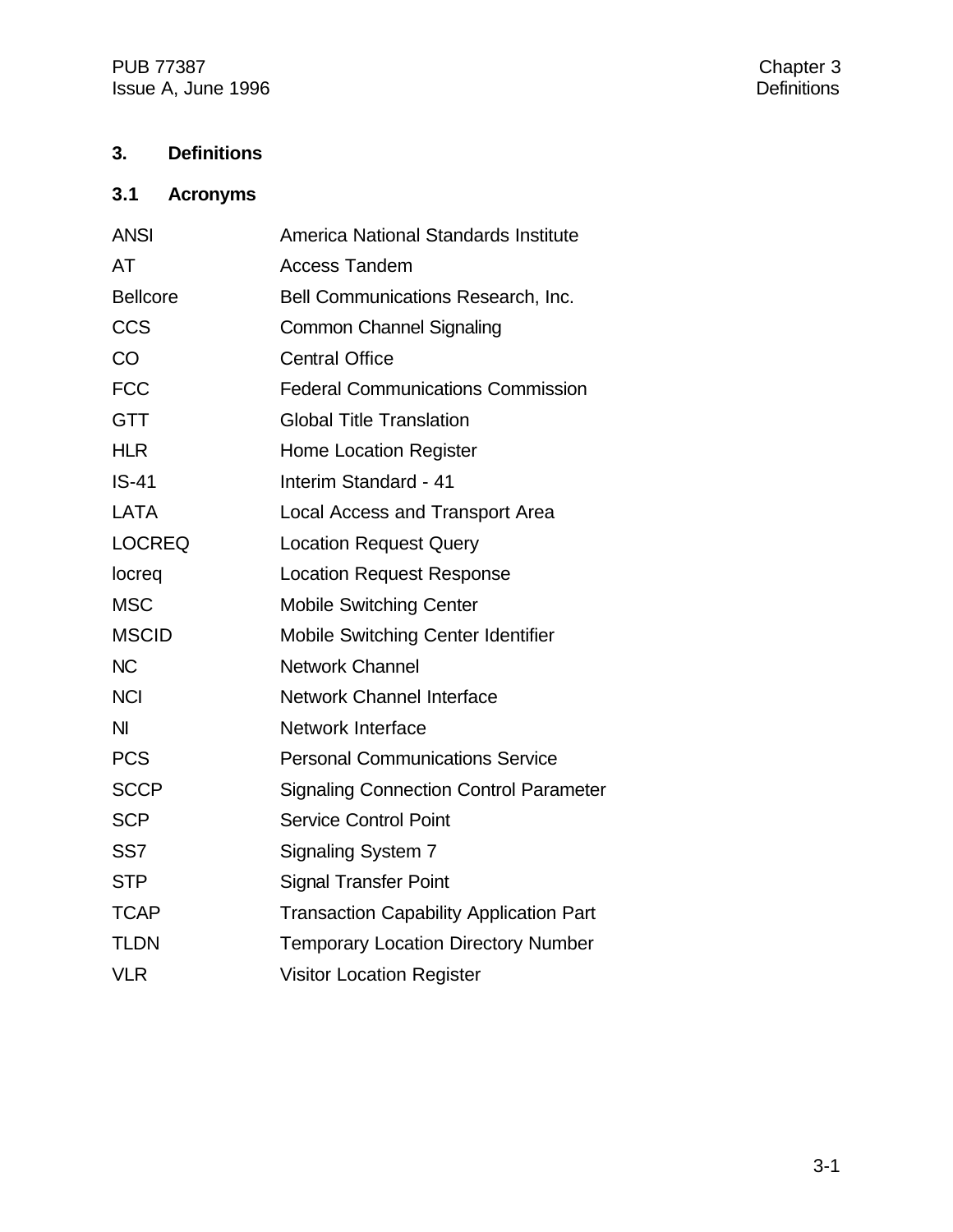#### **3.2 Glossary**

#### **Access Tandem (AT)**

A U S WEST switching system that provides a concentration and distribution function for originating or terminating traffic between the U S WEST end-offices and an access customer's premises.

#### **Carrier (CXR)**

An organization whose function is to provide telecommunications services. Examples are: Local Exchange Carriers, Interexchange Carriers, Wireless Service Providers, etc.

#### **Channel**

An electrical or photonic, in the case of fiber optic based transmission systems, communications path between two or more points of termination.

#### **Common Channel Signaling (CCS)**

A signaling method in which a single channel conveys, by means of labeled messages, signaling information relating to a multiplicity of circuits or calls and other information, such as that used for network management. CCS is defined as a dedicated network for transporting signaling messages. The primary components of the network are STPs, signaling end points (including service control points and service switching points) and data links. The two basic types of CCS signaling are: 1) circuit-associated signaling, to support trunk signaling for call control; 2) and non-circuit associated signaling, to handle the exchange of queries and responses between CCS Switching Offices and data bases (SCPs) or between two CCS Switching Offices. This is also known as TCAP message routing.

#### **Customer(s)**

Denotes any individual, partnership or corporation who subscribes to the services provided by U S WEST. Customers are divided into two distinct and separate categories: (1) carriers, who provide interexchange services for hire for others or who provide wireless service for hire for others, and (2) end-users, who request services only for their own use.

#### **Destination Digits Parameter**

The Destination Digits Parameter contains the geographic number of the called party or Destination Address.

#### **Federal Communications Commission (FCC)**

A federal regulatory body in charge of overseeing telecommunications in the United States.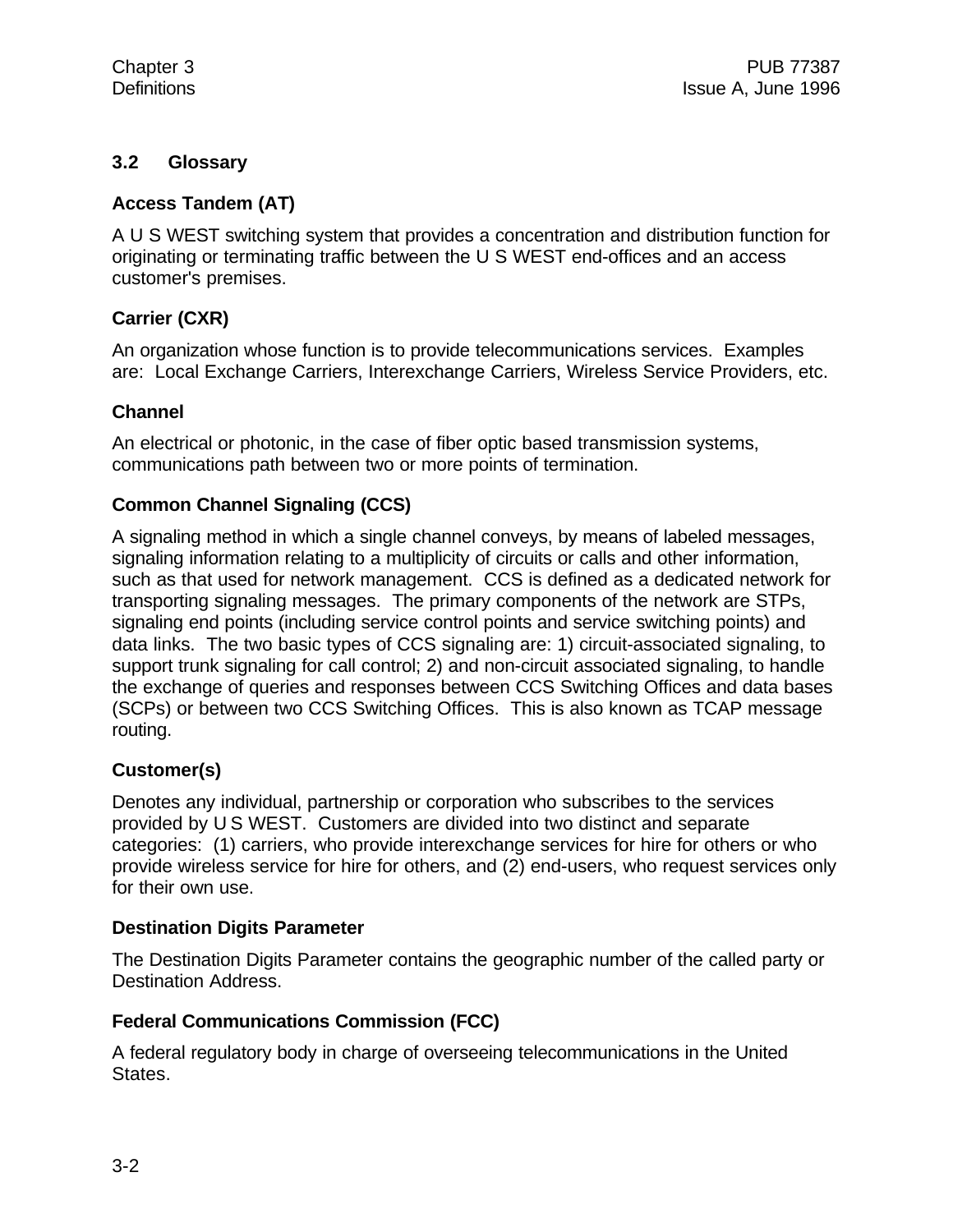#### **Global Title**

An address such as customer dialed digits which does not explicitly contain information that would allow routing in the signaling network, i.e., the SCCP translation function (Global Title Translation), is required.

#### **Global Title Translation (GTT)**

A Global Title Translation provides the routing information for TCAP messages.

#### **Home Location Register (HLR)**

A central office equipment unit resident in a Mobile Switching Center that has recorded data on the current location of a wireless customer and whether they may be roaming. The Wireless Service Provider can query their own Home Location Registers to determine the current location of the wireless subscriber.

#### **Interim Standard - 41 (IS-41)**

Cellular Radiotelecommunications intersystem operations, was developed by the Telecommunications Industry Association (TIA). IS-41 was written because there was a need for standardized intersystem procedures. These included intersystem signaling, roamer fraud prevention, and simplified billing.

#### **Local Access and Transport Area (LATA)**

A geographic area for the provision and administration of communications service. It encompasses designated exchanges that are grouped to serve common social, economic and other purposes.

#### **Location Request Query (LOCREQ)**

An IS-41 query that is invoked for the purposes of finding the location of a wireless subscriber.

#### **Location Request Response (locreq)**

An IS-41 response that is provided to the mobile switch providing the current physical location of a wireless subscriber, i.e., serving wire center.

#### **Mobile Switching Center (MSC)**

A wireless switching center.

#### **Mobile Switching Center Identifier (MSCID)**

An identification code that identifies a particular mobile switching center.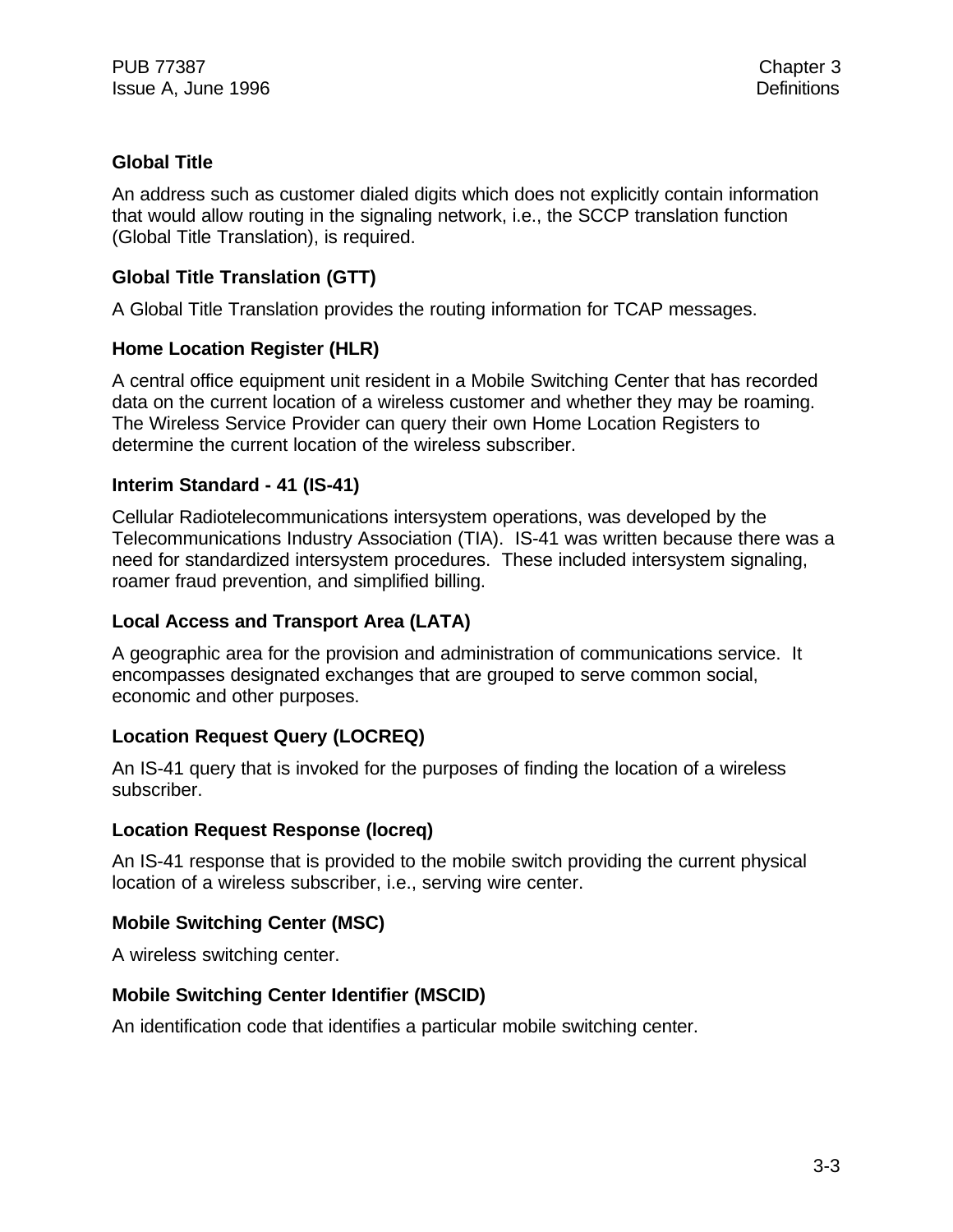#### **Network Channel (NC) Code**

The Network Channel (NC) code is an encoded representation used to identify both switched and non-switched channel services. Included in this code set are customer options associated with individual channel services, or feature groups and other switched services.

#### **Network Channel Interface (NCI) Code**

The Network Channel Interface (NCI) code is an encoded representation used to identify five (5) interface elements located at a Point of Termination (POT) at a central office or at the Network Interface at a customer location. The Interface code elements are: Total Conductors, Protocol, Impedances, Protocol Options, and Transmission Level Points (TLP). (At a digital interface, the TLP element of the NCI code is not used.)

#### **Network Interface (NI)**

The point of demarcation on the customer's premises at which U S WEST's responsibility for the provision of service ends.

#### **Personal Communications Service (PCS)**

A wireless telecommunications service utilizing bandwidth in the lower end of the spectrum, i.e., 1.9 GHz.

#### **Service Control Point (SCP)**

Serves as signaling nodes for access to data base information. Signaling messages usually consist of a query from any switch (End Office, Access Tandem, or Operator Services System, all of which can be SSPs) to a data base. The message is routed first to the STP which then forwards it to the SCP for access to the data base. The reply is passed from the SCP back to the STP which routes it back to the originating switching office.

#### **Signaling Connection Control Part (SCCP)**

The SCCP provides logical signaling connections within the CCS network as well as connectionless transfer capability for signal units. Either service may require translating information in the message to the routing address used by the Message Transport Part.

#### **Signaling System 7 (SS7)**

Signaling System 7 is the current state-of-the-art method of efficient processing of telephone calls in North America. SS7 cuts call set up time with out-of-band signaling and provides supervision, alerting, and addressing for those calls.

#### **Signal Transfer Point (STP)**

STPs are highly-reliable packet switches that route SS7 messages between network nodes.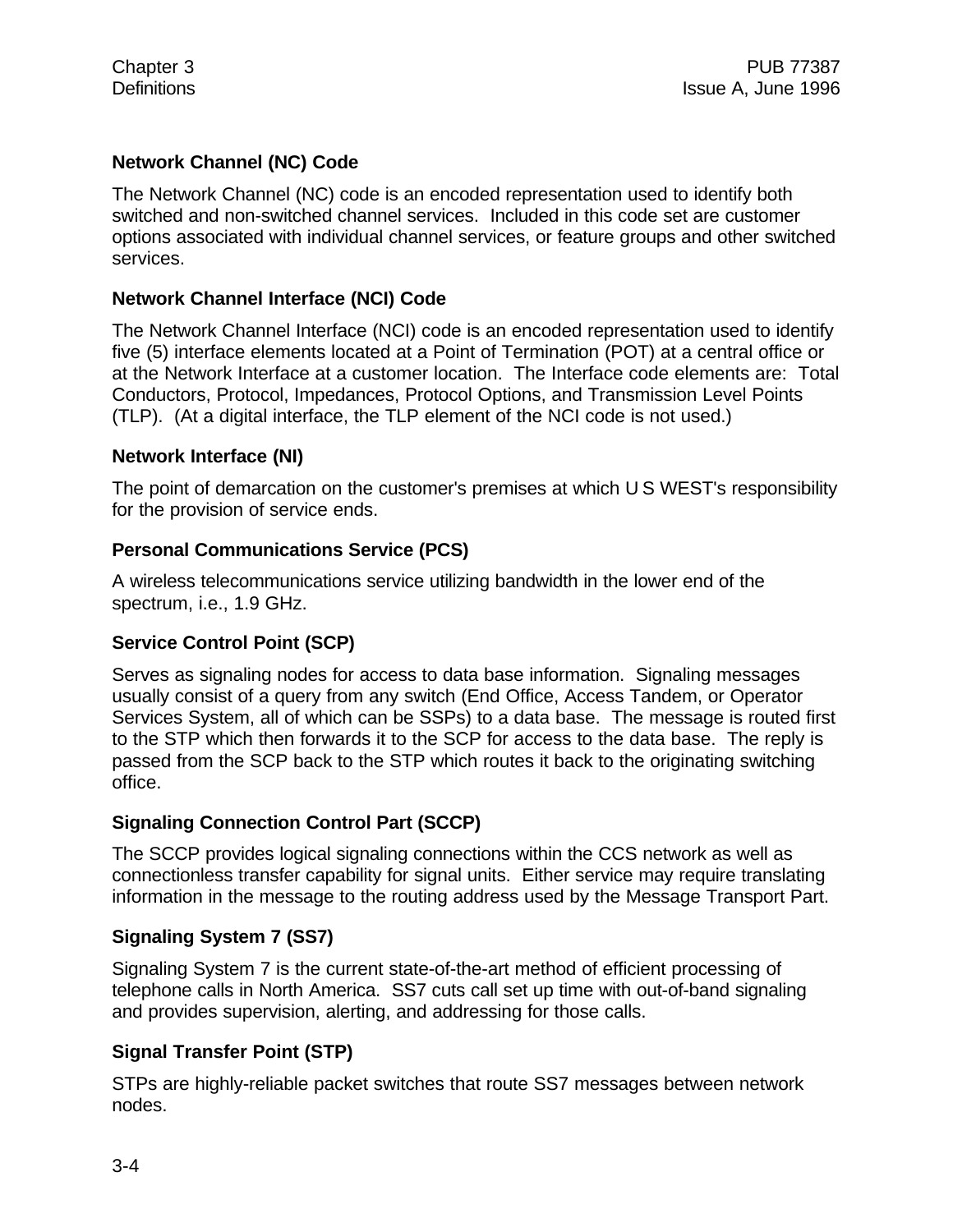#### **Temporary Location Directory Number (TLDN)**

A pseudo directory number that is used while a customer is roaming.

#### **Transaction Capabilities Application Part (TCAP)**

The TCAP message is the source and sink (originating and terminating) protocol level for: 800 Data Base Service, Alternate Billing Service and Advanced Intelligent Network Services.

#### **Visitor Location Register**

A central office equipment unit resident in a Mobile Switching Center that has recorded data on the current location of a wireless customer.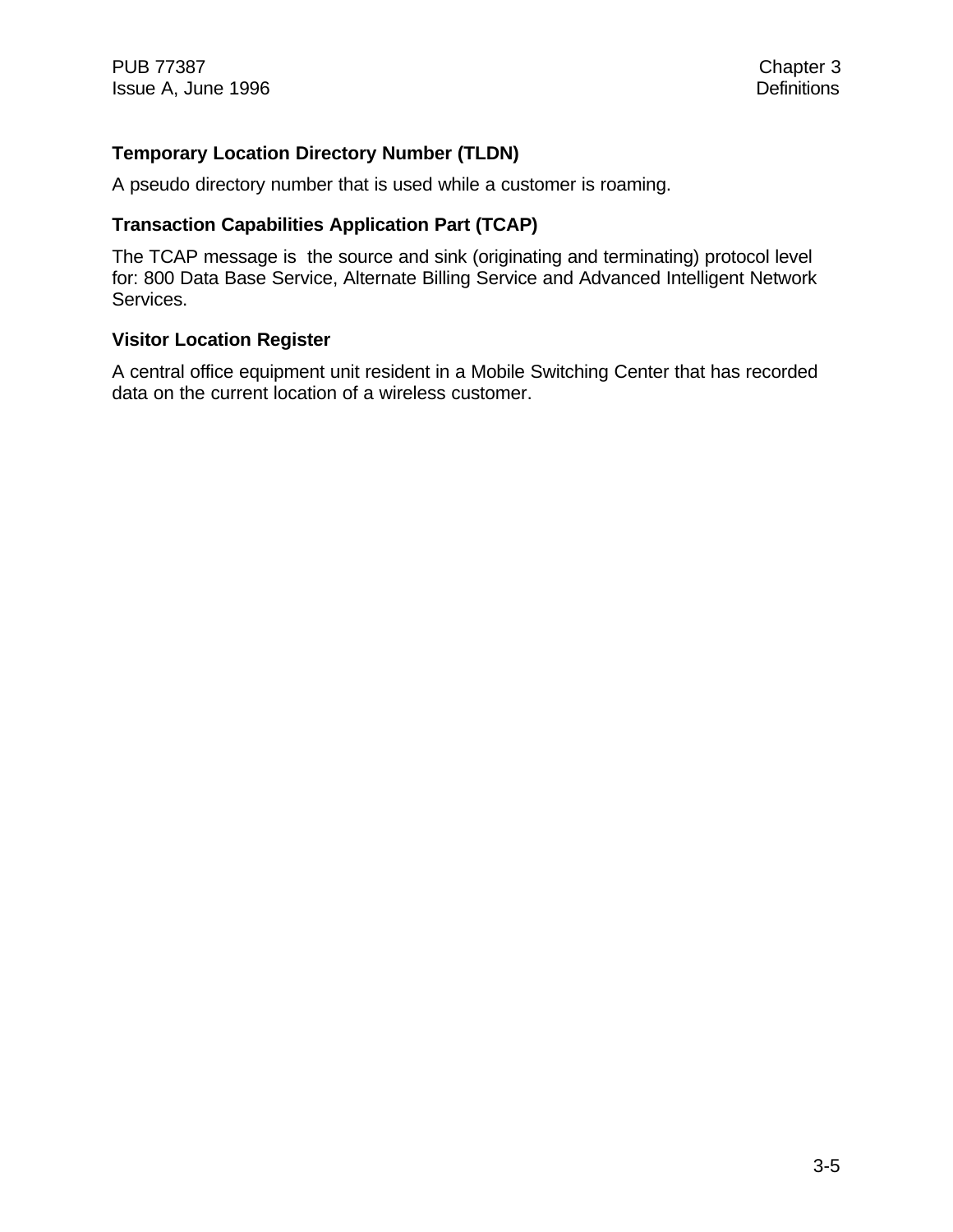# **Chapter and Section Page** 4. References................................................................................................ 4-1 4.1 Bellcore Documents ......................................................................... 4-1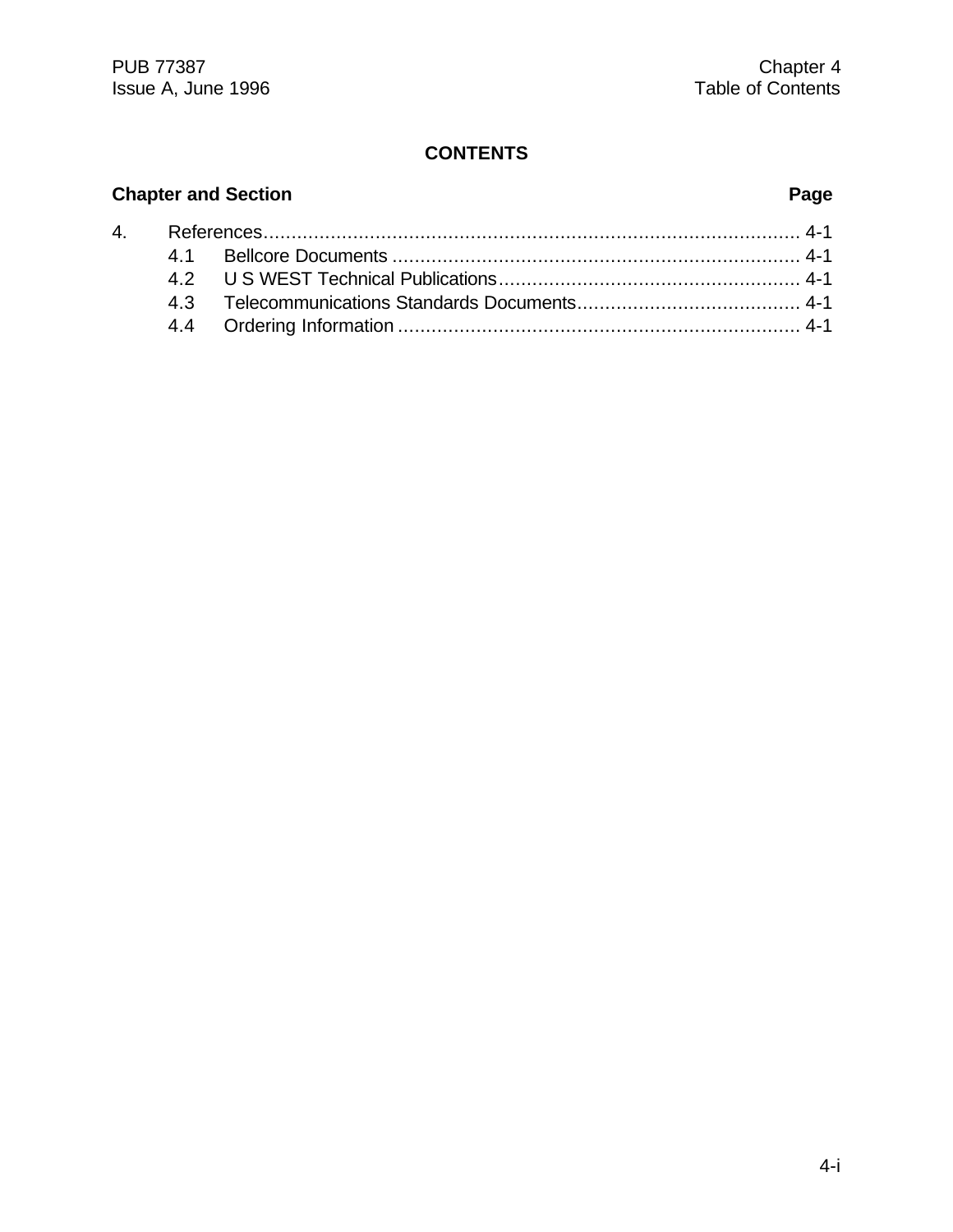#### **4. References**

#### **4.1 Bellcore Documents**

- GR-905-CORE *Common Channel Signaling (CCS) Network Interface Specification (CCSNIS) Supporting Network Interconnection, Message Transfer Part (MTP) and Integrated Services Digital Network User Part (ISDNUP)* Issue 1, March 1995.
- GR-954-CORE *Common Channel Signaling (CCS) Network Interface Specification (CCNIS) Supporting Line Information Database (LIDB) Services,* Issue 1, June 1994.
- GR-001411-CORE *PCS Access Services Interface Specification in Support of PCS Routing Service, PCS Home Database Service, and PCS IS-41 Message Transport Service*, Issue 1, March 1994.

#### **4.2 U S WEST Technical Publications**

PUB 77342 *U S WEST Common Channel Signaling (CCS) Network Interface Specification (Addendum to TR-TSV-000905 and TR-TSV-000954)* Issue C, March 1993*.*

#### **4.3 Telecommunications Standards Documents**

IS-41 *Telecommunications Industry Association Group TR45 Technical Notes TSB-41,* October 1994.

#### **4.4 Ordering Information**

All documents are subject to change and their citation in this document reflects the most current information available at the time of printing. Readers are advised to check status and availability of all documents.

Those who are not U S WEST employees may order Bellcore documents from:

Bellcore Customer Relations 8 Corporate Place, PYA 3A-184 Piscataway, NJ 08854-4156 Fax: (908) 336-2559 Phone: (800) 521-CORE (2673) (US and Canada) Phone: (908) 699-5800 (Others)